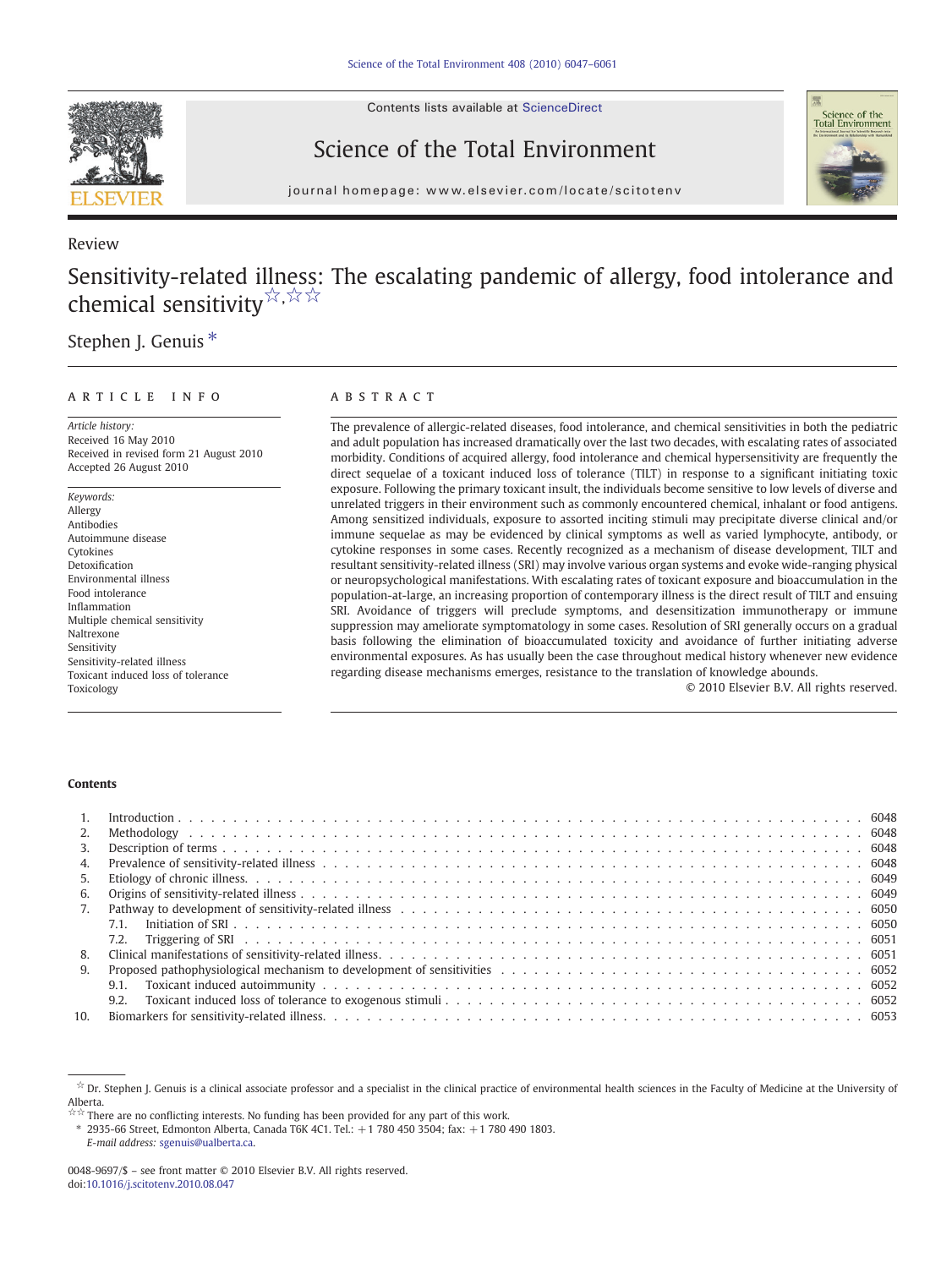#### 1. Introduction

The incidence and prevalence of allergic-related diseases including asthma, [\(Lau et al., 2002](#page-12-0)) atopic dermatitis, ([Kiyohara et al., 2008](#page-12-0)) hay fever, [\(Sih and Mion, 2010](#page-13-0)) food allergy, [\(Cochrane et al., 2009](#page-11-0)) atopic conjunctivitis, ([Isolauri et al., 2009](#page-12-0)) and eosinophilic esophagitis [\(Nantes Castillejo et al., 2009\)](#page-13-0) has escalated considerably in the last two decades. There has been increasing recognition, however, that not all sensitivities, including many types of food intolerance and chemical hypersensitivity reactions, are related to the classically understood concept of 'allergic' phenomenon involving immunoglobulin(Ig)-E antibody-mediated allergic responses ([Gelincik et al., 2008;](#page-12-0) [Miller and Ashford, 2000; Sicherer and Sampson, 2009](#page-12-0)). Food intolerance, for example, can precipitate a variety of outcomes, including headache, that are unrelated to atopic disease ([Millichap](#page-13-0) [and Yee, 2003\)](#page-13-0). Despite discussion in the scientific literature of various hypotheses and theories, many consider the source etiology for escalating allergy, intolerance and sensitivities to be an enigma.

In this paper, a brief overview of the public health problem of sensitivities is initially presented to highlight the issue of allergy, food intolerance and environmental sensitivity. This is followed by the specific objective of this work: to present a review of the available research literature examining the etiology and pathogenesis of sensitivities and sensitivity reactions and to then examine interventions that can be used within clinical settings to address sensitivity problems. Finally, four brief case studies illustrating the pathway to sensitivity-related illness and strategies to advance recovery will be discussed.

#### 2. Methodology

This review was prepared by assessing available medical and scientific literature from MEDLINE/PubMed, as well as by reviewing numerous books, toxicology and allergy journals, conference proceedings, government publications, and environmental health periodicals. References cited in identified publications were also examined for additional relevant writings. Searching techniques included key word searches with terms related to allergy, chemical sensitivity, food intolerance and environmental illness. A primary observation, however, was that limited scientific literature is available on the etiology of these disorders, on the pathogenetic mechanisms involved, as well as the general management of sensitivity-related illness and the associated clinical manifestations.

Available publications were reviewed and incorporation of data was confined to information deemed to be of clinical significance. The author's professional observations and experience as an environmental health physician were also incorporated into the discussion of management strategies. The format of a traditional integrated review was chosen as such reviews play a pivotal role in scientific research and professional practice in emerging medical issues with limited primary study and uncharted clinical territory [\(Dijkers, 2009\)](#page-11-0). Brief case histories were included to illustrate the clinical importance of this issue and to highlight the potential benefit achievable with directed clinical interventions.

#### 3. Description of terms

With overlap and ambiguity in commonly encountered vernacular, clarification of language is in order. Intolerance is a broad term describing any type of adverse reaction occurring in response to a specific trigger. Allergy commonly refers to conditions or reactions associated with an IgE antibody-mediated immunologic response following antigenic exposure. Antigen or incitant simply refers to material that, when introduced into the human body, is capable of initiating an immune response. Hypersensitivity or sensitivity are broad terms referring to situations where adverse reactions (including IgE responses) occur in association with exposure to low concentrations of antigenic stimuli such as foods, inhalants, or chemicals that are well-tolerated by the majority of people ([Cullen,](#page-11-0) [1987\)](#page-11-0).

Sensitivity-related illness (SRI), therefore, refers to adverse clinical states elicited by exposure to low-dose diverse environmental triggers, including inhalants (such as pollens), chemicals (such as synthetic perfumes), foodstuffs (such as gluten), biological compounds (such as molds), or electrical stimuli ([Rea et al., 1991](#page-13-0)) (such as electromagnetic radiation). Between individuals with SRI, there may be marked variation in the nature of the clinical or immune response and sensitivity reactions may be apparent from early in life, or may present as acquired problems where no pre-existing difficulty was apparently evident.

#### 4. Prevalence of sensitivity-related illness

Sensitivity to various compounds in our environment and our foods has become a ubiquitous phenomenon. The burden of disease related to atopic allergic illness is widespread and rising steadily, particularly in some jurisdictions. Estimates suggest that allergies affect as many as 40 to 50 million American people ([University of](#page-14-0) [Maryland Medical Centre, 2010](#page-14-0)). In Scotland, allergic disorders now affect about one in three of the population at some time in their lives, [\(Anandan et al., 2009\)](#page-11-0) with over 4% of all primary care consultations in that country relating to allergy [\(Anandan et al., 2009](#page-11-0)). In 2005– 2006, serum IgE antibodies to peanuts were detectable in an unprecedented 9% of American children, [\(Branum and Lukacs, 2009](#page-11-0)) with food allergy remaining a leading cause of life-threatening anaphylactic episodes [\(Papageorgiou, 2002](#page-13-0)). With at least 6–8% of the American pediatric population diagnosed with food intolerance, [\(Gupta et al., 2008\)](#page-12-0) millions of families and educational institutions struggle to keep children safe by precluding exposure to inciting foods.

Not all such intolerance, however, is related to atopic illness. About 20% of the American population changes their diet in response to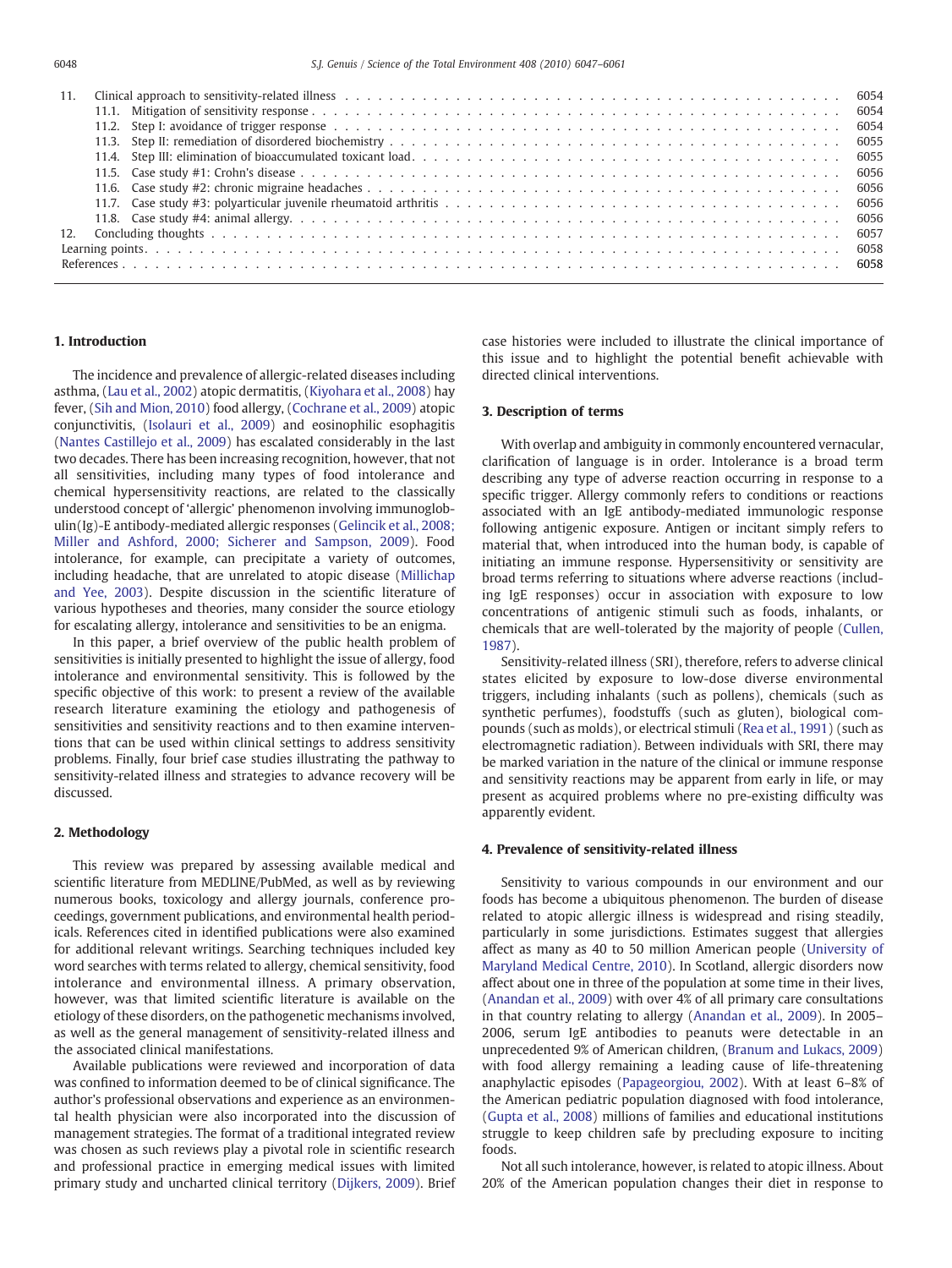<span id="page-2-0"></span>perceived adverse food reactions ([Mansueto et al., 2006\)](#page-13-0) as unprecedented numbers of individuals without atopic illness in both the pediatric and adult age groups note a variety of unpleasant symptoms following the ingestion of specific foodstuffs. Furthermore, escalating proportions of the general population throughout much of the world complain of previously non-existent and inexplicable symptoms in different organ systems triggered by low levels of assorted environmental exposures, [\(Miller and Ashford, 2000; Sears,](#page-13-0) [2007\)](#page-13-0) sometimes resulting in disability and chronic impairment [\(Miller and Ashford, 2000; Sears, 2007; Kreutzer et al., 1999; Miller,](#page-13-0) [1995\)](#page-13-0). Many gathering places such as churches, offices and schools have begun to display signs declaring their building as a 'scent-free zone' to alert people that chemically sensitive individuals in their environment may seriously react to assorted common chemical agents.

Often referred to as 'multiple chemical sensitivity,' the incidence of hyper-reactivity to diverse chemical triggers continues to escalate in all age groups including children ([Fukuyama et al., 2008](#page-12-0)) and has become a significant public health challenge [\(Miller, 1995; Pall, 2009;](#page-13-0) [Rea, 1992; Sorg, 1999](#page-13-0)). It is estimated that about 3–4% of the American population suffers from severe forms of chemical sensitivity with about 15–30% of the general population exhibiting milder forms of chemical hypersensitivity [\(Miller and Ashford, 2000; Sorg, 1999](#page-13-0)). Similar studies in a range of other countries including Canada and various European countries also suggest a notable and increasing prevalence of this condition [\(Miller and Ashford, 2000; Joffres et al.,](#page-13-0) [2001; Berg et al., 2008; Hausteiner et al., 2005; Johansson et al., 2005](#page-13-0)). What accounts for the swelling pandemic of allergy, abnormal hypersensitivity, and responses of intolerance to common agents that are well-tolerated by the population-at-large? Are the growing numbers of adults and children worldwide with SRI, now numbered in many millions, all suffering from psychiatric illness as some skeptics claim?

#### 5. Etiology of chronic illness

In response to a considerable volume of emerging scientific data, the Centers for Disease Control recently concluded that the source of virtually all illness represents the complex interaction of a fixed genome with a modifiable environment (Offi[ce of Genomics and](#page-13-0) [Disease Prevention: Centers for Disease Control and Prevention, 2000](#page-13-0)) (Fig. 1) Rather than primarily genetic in origin, expanding research continues to demonstrate that chronic illness is generally the consequence of various environmental factors acting in concert with a vulnerable genomic profile, often by epigenetic mechanisms which regulate or modify gene expression.



Fig. 1. Emerging model of disease etiology. [Genuis, 2010a.](#page-12-0)

What new environmental determinants might account for such a precipitous rise in the incidence and prevalence of SRI? The clinical practice of 'environmental health sciences' or 'environmental medicine' involves exploring and addressing disordered determinants within the modifiable environmental sphere. Broadly speaking, environmental determinants fall into two categories: i) deficiency of required elements for normal physiology; and ii) toxic influences which obstruct normal physiology — such as chemical or infectious determinants. Our genes have not changed in recent years, but our environment has. Evidence continues to suggest that specific environmental determinants are perhaps acting in concert with genetic predisposition to result in SRI ([D'Amato et al., 2005; Genuis,](#page-11-0) [2008a\)](#page-11-0).

#### 6. Origins of sensitivity-related illness

Several determinants and mechanisms have been implicated in the escalating prevalence of SRI. Etiological variables discussed in the literature as contributing to sensitivity states include microbial deprivation as described in the hygiene hypothesis, ([Bjorksten,](#page-11-0) [2009; Kalliomaki and Isolauri, 2002\)](#page-11-0) nutritional transition and other factors resulting in arginine deficiency states, ( [Maarsingh et al., 2008,](#page-13-0) [2009; Meurs et al., 2003](#page-13-0)) environmental pollution with exposure to gaseous and particulate components of air contamination, [\(D'Amato](#page-11-0) [et al., 2005\)](#page-11-0) dissemination and widespread consumption of genetically modified foods, ([Yum et al., 2005\)](#page-14-0) climate change and meteorological features, [\(D'Amato and Cecchi, 2008\)](#page-11-0) as well as psychological determinants ([Montoro et al., 2009](#page-13-0)) and genetic factors [\(van den Oord and Sheikh, 2009\)](#page-14-0). It is unlikely, however, that the rise in SRI is primarily related to new genetic determinants as it is improbable that a sudden deterioration has occurred in the gene pool causing a ubiquitous propensity to sensitivity states. Furthermore, the marked disparity in geographic distribution of sensitivity-related health problems, including diseases such as asthma, points to environmental variables other than genomic variance [\(Gold and](#page-12-0) [Wright, 2005\)](#page-12-0).

Several scientists and clinicians throughout the world have observed and studied specific events which appear to suggest a credible explanation for the emergence and rapid escalation in SRI. Following the 9/11 tragedy and recent warfare as occurred in the Gulf War, a significant percentage of previously well individuals working in theaters with toxicant exposures were noted to subsequently develop sensitivity conditions, allergic states and undiagnosed illnesses that were non-existent prior to the exposures ([Bell et al., 1997;](#page-11-0) [Fukuda et al., 1998; Fiedler et al., 1996, 2004; Reid et al., 2002](#page-11-0)). Severe health problems and previously non-existent sensitivities were also documented in various survivors of the 1984 Bhopal industrial catastrophe in India where about a half million people were exposed to various toxins released by a pesticide plant ([Nemery, 1996](#page-13-0)). Several case series and reports in the scientific literature have described a similar phenomenon of individuals developing previously nonexistent sensitivities following exposure to toxic insults [\(Cone and](#page-11-0) [Sult, 1992; Welch and Sokas, 1992; Simon et al., 1990; Tabershaw and](#page-11-0) [Cooper, 1966\)](#page-11-0). It has also been noted that toxicant exposed persons are considerably more likely to develop sensitivity-related health problems such as asthma [\(Gauderman et al., 2005](#page-12-0)). In a recent book, Pall cites two dozen separate studies illustrating toxicant exposure as a prelude to development of SRI [\(Pall, 2007\)](#page-13-0).

Studies on workers occupationally exposed to various toxicants, for example, have revealed an increased prevalence of SRI, ([Zibrowski](#page-14-0) [and Robertson, 2006; Yu et al., 2004](#page-14-0)) with significant differences between exposed versus non-exposed employees within the same occupation ([Zibrowski and Robertson, 2006\)](#page-14-0). Dental employees exposed to mercury during amalgam removal, for instance, were noted to develop higher rates of symptoms suggestive of SRI ([Moen](#page-13-0) [et al., 2008\)](#page-13-0). Many papers also report on sensitivity issues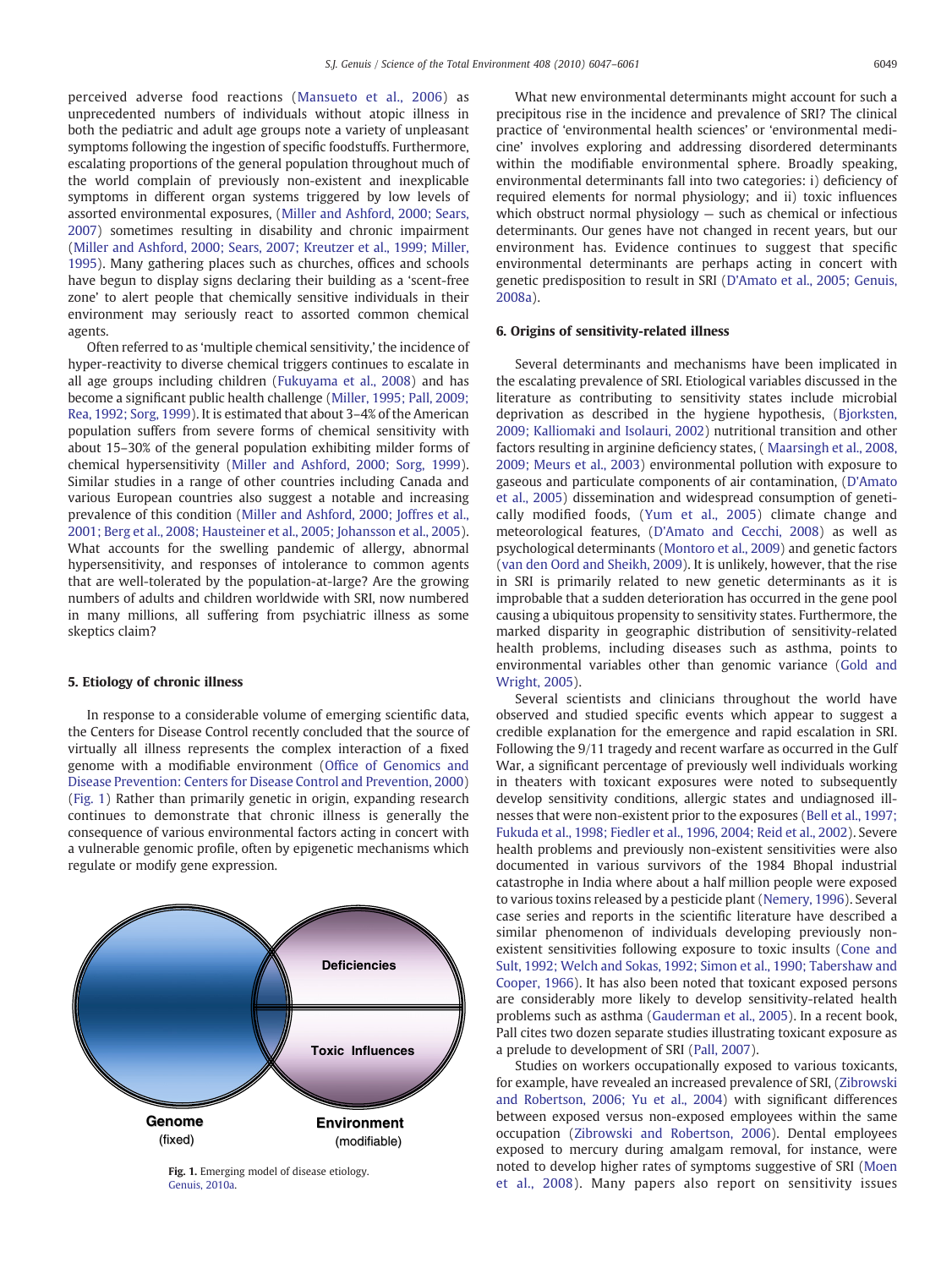commencing after exposure to contaminated air in building settings [\(Welch and Sokas, 1992; Simon et al., 1990; Gordon, 1987; Ashford](#page-14-0) [and Miller, 1998; Lax and Henneberger, 1995; Miller and Mitzel,](#page-14-0) [1995\)](#page-14-0). Furthermore, the epidemiological escalation of SRI in the general population appears to have mirrored the rising prevalence of exposure by the population-at-large to adverse agents in the environment. Finally, it has also been observed that SRI can be induced in animals by exposure to toxic insults [\(Rogers et al., 1999;](#page-13-0) [Overstreet et al., 1996; Sorg and Hochstatter, 1999\)](#page-13-0).

These observations have provoked intense analysis of common etiological determinants and processes involved in patients with SRI. A mechanism of toxicant induced loss of tolerance (TILT), [\(Miller,](#page-13-0) [1997\)](#page-13-0) first proposed by Claudia Miller in a 1996 paper in Toxicology, [\(Miller, 1996](#page-13-0)) is discussed to explain the pandemic of allergic and sensitivity-related phenomena, a problem having an increasing and profound impact on individual and public health.

### 7. Pathway to development of sensitivity-related illness

The pathway to clinical conditions resulting from allergy and sensitivity appears to involve three successive stages (as displayed in Fig. 2): i) exposure to a primary toxicant; ii) initiation of a state of hypersensitivity (or diminished tolerance resulting from the toxic insult referred to as TILT); and iii) triggering of diverse clinical reactions by exposure to low levels of assorted antigens — this may be referred to as 'MATES' (minute assorted triggers evoke symptoms).

Accordingly, the overall process or mechanism of SRI involves the stages of 'exposure,' 'initiation' and 'triggering.'

#### 7.1. Initiation of SRI

Any major exposure or toxicant insult that is foreign to the body has the potential alone or in combination with other toxic stressors to induce or initiate a hypersensitivity state. The primary toxicant insult or combination of insults may originate from various sources: i) adverse chemical exposure — single major exposure or chronic lowdose chemical exposure; ([Miller and Ashford, 2000\)](#page-13-0) ii) insertion of foreign material into the body such as an implant; [\(Brautbar et al.,](#page-11-0) [1995; Miller and Prihoda, 1999a](#page-11-0)) iii) biological exposure such as an infection with mold or associated mycotoxins; ([Steyn et al., 2009](#page-14-0)) or iv) major electrical or nuclear exposure [\(Barnes, 2001\)](#page-11-0). Although SRI can result from a single toxic insult, it appears that the path to SRI is determined by the total load or the total body burden of accumulated exposures — the greater the total burden, the more likely a state of diminished tolerance and hypersensitivity ensues. Exposures contributing to the initiation of SRI may commence at any time during the life cycle including the gestational phase through vertical transmission ([Jedrychowski et al., 2006\)](#page-12-0).

Exposure to primary toxicants may occur through ingestion, inhalation, dermal exposure, olfactory intake, vertical transmission as well as through injection or implantation as typically occurs with dental work, injection, and surgical implantation. Adverse chemical exposures and mold exposure appear to be the most common routes



Fig. 2. Pathway to sensitivity-related illness.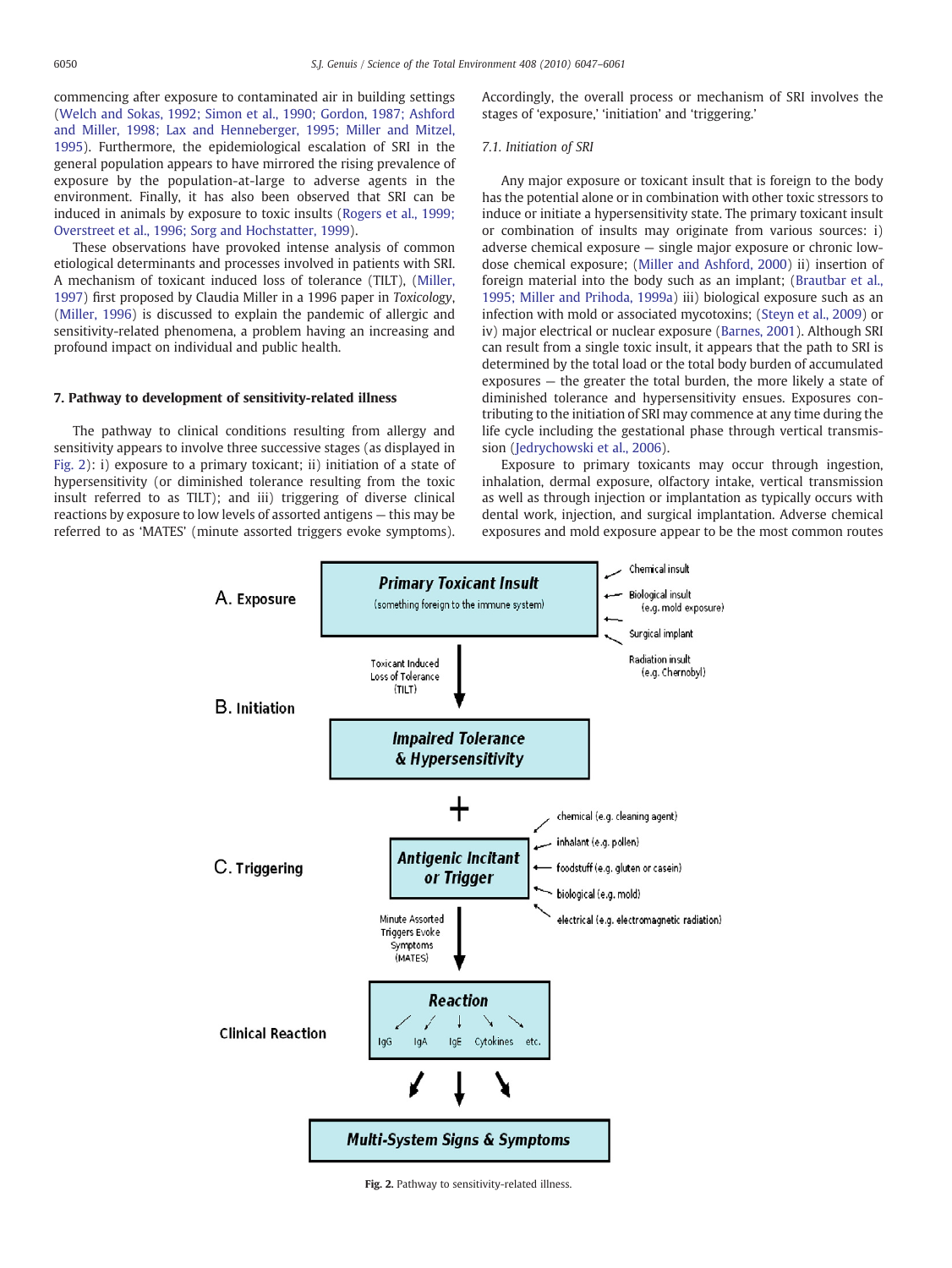of initiation. Rather than one specific type of chemical exposure, many different kinds of chemical agents have been implicated. As well as molds and their mycotoxin metabolites, [\(Lee, 2003; Pestka et al.,](#page-13-0) [2008; Mahmoudi and Gershwin, 2000; Hintikka, 2004](#page-13-0)) various types of pesticides, ([Ziem and McTamney, 1997\)](#page-14-0) solvents, [\(Yu et al., 2004](#page-14-0)) hydrogen sulfide, [\(Kilburn, 2003](#page-12-0)) and some toxic metals such as mercury [\(Stejskal and Stejskal, 2006; Stejskal et al., 1999](#page-13-0)) have been noted to instigate SRI. Initiation may develop after a single high-level exposure or insidiously after months or years of low-level exposure [\(Miller, 1999](#page-13-0)). Initiating events, for example, may include exposures in situations such as a pesticide exposure, a gas leak in an apartment, employment in an auto body shop, close proximity to a gas well blowout, indoor air contamination following renovation; clerical work with off-gassing from new office equipment, and so on. Medication used during gestation such as with maternal antibiotic use can also act as an initiating agent for subsequent postnatal SRI ([Jedrychowski](#page-12-0) et al.,  $2006$ ).

In response to an accumulated toxicant threshold, a state of impaired tolerance is initiated, which may develop within days of a serious primary exposure ([Miller and Ashford, 2000\)](#page-13-0). The degree of impaired tolerance or hypersensitivity often parallels the intensity of the total body burden of bioaccumulated toxicants. Furthermore, the level of hypersensitivity is not fixed: if the body burden of toxicants is diminished, the hypersensitivity slowly beings to wane and individuals react to lesser degrees; if the body burden continues to accumulate, the hypersensitivity response worsens with more pronounced symptoms and sensitivity to an increasingly wider array of inciting compounds [\(Rea, 1997](#page-13-0)). A clinical outcome ensues whereby minute exposures to assorted triggers evoke diverse signs and symptoms [\(Miller, 1997](#page-13-0)).

#### 7.2. Triggering of SRI

Following the initiation phase, the exposed individual becomes hyper-reactive to low levels of a wide spectrum of chemical, inhalant, food or even electrical exposures that are not bothersome to healthy people. Specific incitants are not necessarily chemically related to the primary initiating exposure ([Sorg et al., 1998\)](#page-13-0) — for example, a soldier initially exposed to chemical weapons which initiated the TILT state may subsequently become sensitive to specific perfumes or cleaning agents absent from the war theater. Between individuals, there will be variance in specific triggers — the exact nature of which presumably depends on various determinants including the nature of the total load of exposures and the unique genomic background of that individual.

Possible incitants include a wide array of chemicals such as automobile exhaust, flavoring agents in foods, assorted perfumes, petrochemicals, air fresheners, off-gassed household materials from carpets or paint, newsprint odors, synthetic chemicals from clothing, fillers in medications, and many more. Incitants also include an array of foods as well as the additives within the foodstuffs. Germs such as bacteria or molds in the environment can evoke reactions, as can inhalants such as pollens. Some types of electromagnetic radiation as found with certain types of artificial lighting may also induce cytokine disturbances and trigger SRI [\(Kalinina et al., 1999](#page-12-0)).

Although the assorted triggers evoking symptoms may vary considerably between individuals, it has repeatedly been demonstrated that certain triggers such as gluten, corn, casein, soy, monosodium glutamate (MSG), perfumes and cleaners are common inciting stimuli for many individuals with SRI. The number of diverse triggering stimuli in any one individual is often proportionate to the body burden of toxicants in that person; individuals with a heavy underlying total load will invariably have multiple triggers. Various publications are available which provide lists and tables of common triggers [\(Sears, 2007\)](#page-13-0).

Triggering responses can occur at incitant levels below olfactorythreshold concentration, levels where the individual might not smell or sense the trigger ([Miller and Ashford, 2000\)](#page-13-0). The specific incitants triggering the reactions usually include compounds that the individual is frequently exposed to within their life — sensitivity tends to develop to agents that the body frequently encounters. Accordingly, the circle of intolerance ([Miller and Ashford, 2000\)](#page-13-0) can change if individuals stay away from some compounds for a while or are exposed to new ones, and the circle will expand and contract depending on the ongoing severity of the initiating underlying burden of toxicants. The end result is that there are common compounds that most sensitive people react to which appears to be based on the frequency of previous exposure to these given antigens in their environment — i.e. sensitized individuals usually become sensitive to antigens that are ubiquitous in their environment such as pollens, or compounds that they are frequently exposed to in their diet such as MSG, gluten and casein.

Some toxic compounds act to initiate TILT, but these same compounds may also subsequently act as triggers for reactions. For example, cleaning solutions or biological compounds such as molds can intensify the underlying toxicant load as well as provoking sensitivity reactions. Pharmaceutical products, compounds that are inherently foreign to the human body, can also add to the total burden of foreign compounds while some drugs and fillers or excipients within their preparations such as corn starch, lactose or gluten frequently act as incitants in susceptible hosts. As many chronically ill people are on several pharmaceuticals, these agents are often a source of ongoing stimulus ([Miller and Prihoda, 1999b](#page-13-0)).

It has also been observed that some SRI patients with recurrent psychiatric manifestations appear to experience exacerbation of illness during seasons of high inhalant exposure from common environmental incitants such as snow mold, pollens and weeds [\(Randolph and Moss, 1980](#page-13-0)). A recent study, for example, confirmed a significant positive association between allergy scores and anxiety scores [\(Postolache et al., 2008\)](#page-13-0). Some mental health providers have casually referred to seasons of high inhalant exposure as 'bipolar season,' because of anecdotal observation of increased admission rates to psychiatric facilities in such time periods.

#### 8. Clinical manifestations of sensitivity-related illness

Manifestations of SRI are diverse and may involve many organ systems ([Ashford and Miller, 1998](#page-11-0)). Although delayed reactions are reported, signs and symptoms usually occur within minutes to an hour following incitant exposure. The reactions range from mild (slight headache, sneezing, minor heartburn) to severe (incapacitating arthritis, panic attacks, migraines, depression, bloody diarrhea, and so on.) [\(Miller and Ashford, 2000\)](#page-13-0) The severity of morbidity may or may not relate to the intensity of the initiating toxic burden as well as the dose of subsequent incitants encountered. Various authors report that the most common symptoms associated with SRI include fatigue, muscle aches, memory and concentration difficulties, anxiety, gastrointestinal problems and headache ([Sorg, 1999; Gibson and](#page-13-0) [Vogel, 2009](#page-13-0)). There are, however, many other multisystem signs and symptoms that may be the direct result of SRI.

Gastrointestinal complaints including bloating, indigestion, heartburn, constipation, and loose stools are routine in patients with SRI. Health challenges associated with malabsorption and consequent nutritional deficiencies resulting from GI inflammation are common with SRI ([Genuis and Bouchard, 2010\)](#page-12-0). Dermatologic symptoms may include itchy skin, acne and dryness, while musculoskeletal complaints frequently involve joint discomfort, muscle aches and back pain ([Ashford and Miller, 1998\)](#page-11-0). Common neuropsychological symptoms include inexplicable panic attacks, depression, brain fog, disproportionate anger or irritability, pronounced vulnerability to stress, as well as disordered thoughts and behavior ([Miller and](#page-13-0) [Ashford, 2000; Pall, 2007\)](#page-13-0). Central nervous system involvement with resultant neuropsychological symptomatology often leads to a clinical diagnosis of generalized anxiety, phobias or depression with somatisation disorders.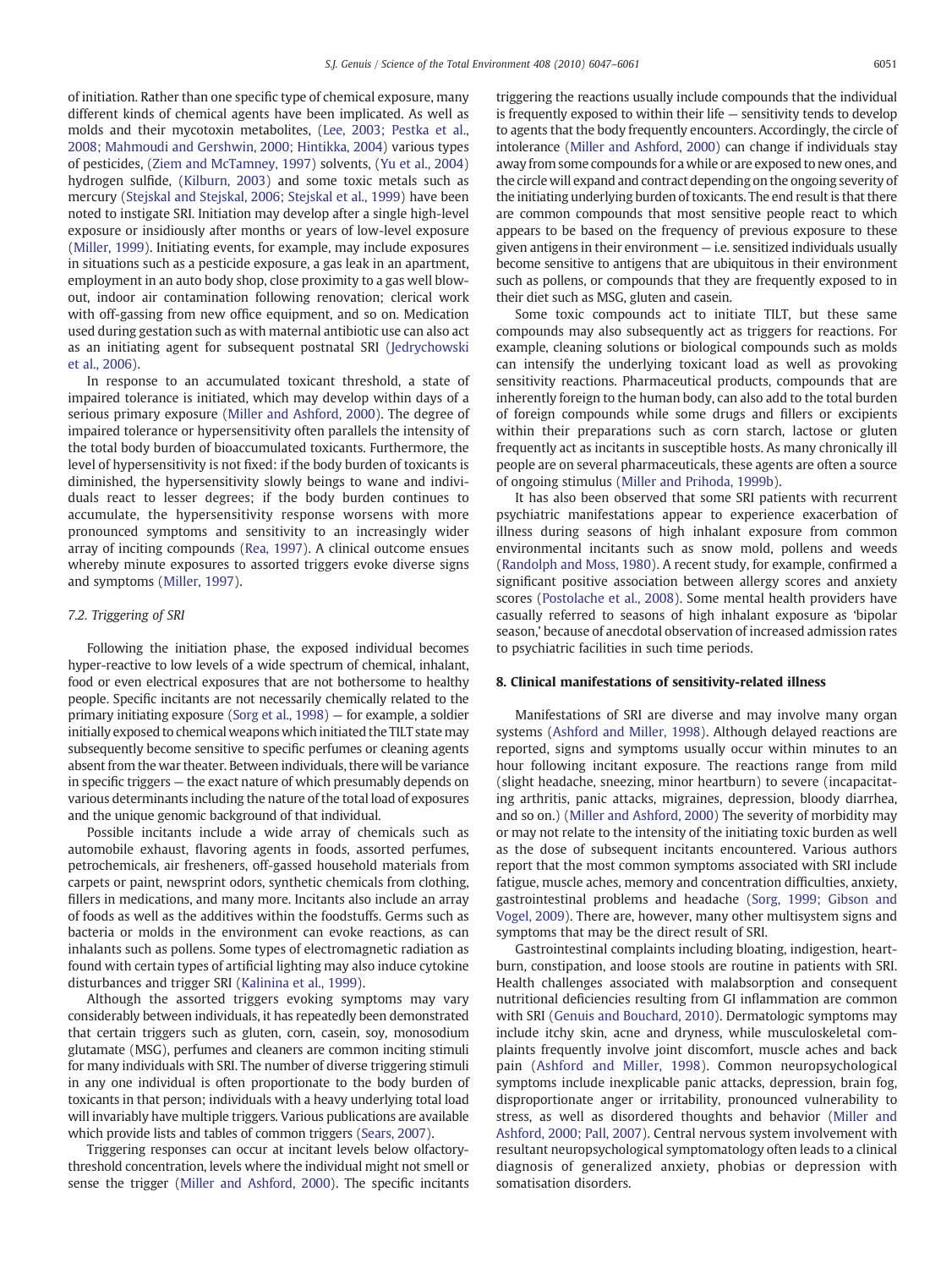Sensitivity reactions can also affect metabolic indices such as lipid status, autonomic nervous system functions such as blood pressure control or thermoregulation, and inflammation at various sites including vasculitis [\(Rea, 1992\)](#page-13-0). The author has also noted that many patients with SRI will experience dark circles under their eyes on an intermittent or chronic basis.

The clinical response is highly individual, likely dependent on genomic status and how the specific toxicant burden affects the immune response. The signs and symptoms are often most intense within the first 24–48 h with a lingering response for several days or even longer in some patients, even if the exposure is minute and quickly terminated ([Randolph, 1978](#page-13-0)). Accordingly, a patient experiencing migraine headache in response to a specific antigen may have chronic unremitting migraines if exposed to that antigen every 2– 3 days. Consequently, patients with SRI often live with chronic symptoms and are routinely given a diagnosis of chronic disease. Some degree of fluctuation in symptoms is very common and may depend on the intensity of the triggering exposure. In some cases, it appears that the sensitivity response may have the potential to intensify upon further or repeated exposure to incitants.

Specific incitants may trigger specific symptoms so, for example, gluten may evoke gastrointestinal bloating, nightshades may trigger joint inflammation, and perfume may trigger headache all within the same person. If individuals with SRI are exposed to a multiplicity of triggers, they may not notice response to individual agents as their body is overwhelmed and in a constant state of reaction ([Miller and](#page-13-0) [Ashford, 2000](#page-13-0)). The mechanism of clinical symptoms in many cases relates to inflammation as well as the ensuing consumption of energy and nutrients related to the inflammatory processes. Furthermore, the body is also engaged in an ongoing endogenous effort to detoxify the underlying toxicant load — a process which also consumes energy and depletes nutrients. This constellation of disordered biology contributes to ongoing fatigue, the most consistent finding in SRI [\(Ashford](#page-11-0) [and Miller, 1998\)](#page-11-0).

The manifestations of exposure do not necessarily correlate with the route of exposure — for example, dermatological manifestations can result from respiratory exposure. A study looking at patients with atopic eczema and dermatitis who were exposed to exhaust from vehicles for 30 min were noted to have significant elevation in skin wheal responses as well as certain serological changes when compared to non-exposed controls [\(Kimata, 2004a\)](#page-12-0).

If left untreated, ongoing sensitivity-related inflammation may result in inflammatory disorders with the potential to develop permanent sequelae. With musculoskeletal problems, for example, SRI patients often present with aches and pains characteristics of arthralgia and myalgia; left unmanaged, the ongoing inflammation may lead to persistent symptoms with arthritis and myositis if left untreated. With sustained inflammation over extended periods, permanent damage in the form of fibrosis and scarring may ensue.

#### 9. Proposed pathophysiological mechanism to development of sensitivities

In order to provide a compelling case to explain the unique pathway to SRI — the development of TILT, consequent MATES, and the diverse clinical sequelae — a consistent pathophysiological model must be provided and supported by evidence. Although the exact biochemical and pathophysiologic mechanism for each type of sensitivity response remains an enigma, various general and specific theories have been proposed to explain the sensitivity phenomenon.

Thus far, there has been no specific genetic profile identified that predisposes to SRI ([De Luca et al., 2010](#page-11-0)). Emerging evidence has allowed various hypotheses to unfold, however, including theories related to neural sensitization [\(Sorg, 1999\)](#page-13-0). In a recent publication, Pall details an intriguing model suggesting that SRI is centered on a cycle involving chronically elevated levels of nitric oxide and its

oxidant product peroxynitrite with resulting neural sensitization [\(Pall, 2007\)](#page-13-0). Pall suggests that signs and symptoms of SRI are generated by elevated levels of various compounds including nitric oxide, varied inflammatory cytokines, oxidative stress, NMDA (Nmethyl-D-aspartate) and other agents acting at the local level of individual cells to effect tissue change [\(Pall, 2009](#page-13-0)).

Mechanisms proposed also include a sensitization of the nervous system pathway leading from the olfactory system to the limbic system in the brain, [\(Bell et al., 1992](#page-11-0)) neurogenic inflammation, [\(Bascom, 1992](#page-11-0)) cholinergic system supersensivity, ([Overstreet et al., 1996\)](#page-13-0) and a variety of psychogenic theories [\(Staudenmayer et al., 1993](#page-13-0)). In an effort to distinguish allergy from chemical sensitivity, it has been hypothesized that while IgE mediated reactions involve protein antigens binding IgE antibody found on mast cells with the resultant discharge of inflammatory mediators, chemical sensitivity might result from low molecular weight chemical compounds binding to chemoreceptors on sensory nerve C-fibers leading to the release of inflammatory mediators [\(Meggs, 1999\)](#page-13-0). With evidence that various antibodies and cytokines are frequently released in association with sensitivity reactions, immunologic involvement is evident for at least some types of sensitivity reactions. The fact that treatment with corticosteroids and proinflammatory cytokine modifiers has been successful in many patients with SRI, also suggests immune system involvement. Accordingly, much attention has been directed towards immunogenic mechanisms to explain the TILT and MATES phenomena.

#### 9.1. Toxicant induced autoimmunity

It has been confirmed that exposure to adverse exogenous agents has the ability to induce a toxicant induced loss of tolerance to endogenous tissue with a resultant state of autoimmunity. Autoimmunity — the failure of an organism to recognize its own constituent parts as self — results in an immune response against its own cells and tissues. Emerging evidence confirms that toxic environmental factors such as infection, implants and xenobiotics have potential to initiate the pathogenesis of immune intolerance of self or autoimmunity [\(Brautbar et al., 1995; Vojdani, 2008](#page-11-0)). Specific autoimmune processes have been linked to exposures such as asbestos, ([Brown et al., 2005](#page-11-0)) tricholorethylene, ([Gilbert et al., 2006](#page-12-0)) various pharmaceutical agents, [\(Brown et al., 2005; Rubin and Kretz-Rommel, 1999\)](#page-11-0) dioxins, [\(Ishimaru et al., 2009\)](#page-12-0) breast implants, ([Brautbar et al., 1995](#page-11-0)) and assorted heavy metals ([Brown et al., 2005](#page-11-0)).

Following toxicant exposure and prior to onset of clinical autoimmunity, emerging evidence confirms that auto-antibodies directed against various human tissue antigens can often be detected [\(Notkins, 2007](#page-13-0)). This process of toxicant exposure inducing autoimmunity may explain the clusters of autoimmune illness that accompany adverse exposures in population groups [\(Dahlgren et al.,](#page-11-0) [2007a; Kuroda et al., 2004\)](#page-11-0) and likely explains why industrial regions, particularly in Northern Europe and North America, exhibit the highest rates of most autoimmune diseases.

#### 9.2. Toxicant induced loss of tolerance to exogenous stimuli

As well as the autoimmune pathological reaction to endogenous triggers, it is surmised that a variant of this immunologic response to toxicant overload may account for the hypersensitivity to assorted exogenous antigens. It is hypothesized that exogenous exposures initiate a hyper-sensitive immune state, whereby the immune system becomes dysregulated with impaired tolerance to minute exposures of both endogenous as well as foreign antigens. Mechanisms of immunogenic pathogenesis on the development of TILT continue to unfold including the idea that some cytokines released in association with exposure events ([Duramad et al., 2007\)](#page-11-0) may directly induce a sensitization effect on the immune system, [\(Anisman and Merali,](#page-11-0) [1999\)](#page-11-0) through an induced immune system dysregulation ([Rowat,](#page-13-0)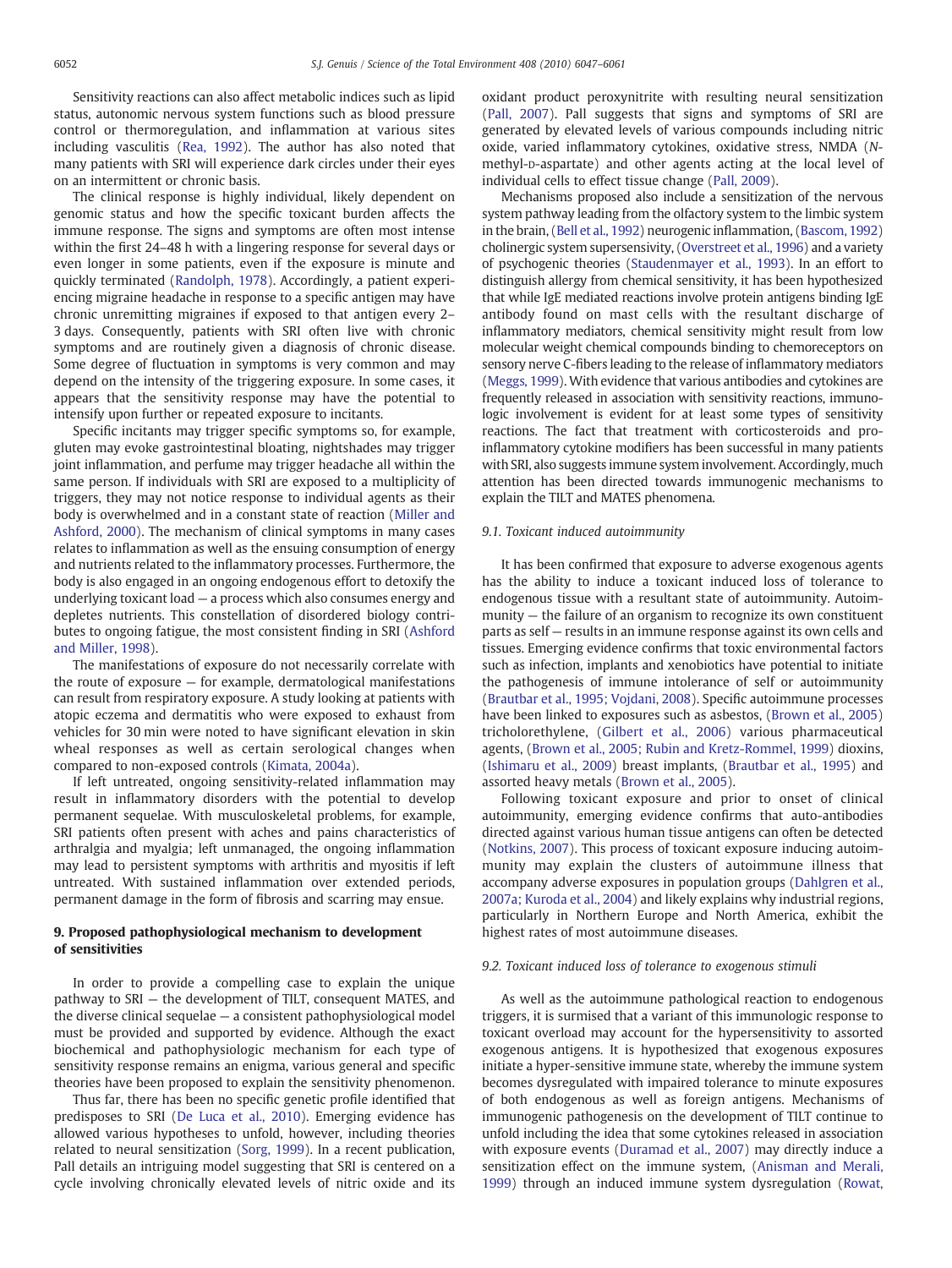[1998\)](#page-13-0). The consequent response to low-dose stimuli and resulting inflammation may be triggered by a reflex mechanism which initiates an inflammatory immune reaction, ([Tracey, 2009\)](#page-14-0) perhaps through varied immune cells and their byproducts.

The support for this perspective includes the finding of assorted antibodies, including IgE in atopy, IgE and IgG in some types of food intolerance, ([Tay et al., 2007; Bernardi et al., 2008; Anthoni et al., 2009](#page-14-0)) as well as cytokine changes in response to some chemical triggers [\(Duramad et al., 2007](#page-11-0)). Urban air particulate matter, for example, has been associated with a pro-inflammatory cytokine response in some individuals [\(Jalava et al., 2008, 2009](#page-12-0)) and bacterial contamination of indoor air has been found to stimulate cytokine release in vivo [\(Hirvonen et al., 2005](#page-12-0)). As assorted cytokines are immuno-modulating agents involved in inflammation as well as cell-to-cell signaling, it is possible that various stimuli may trigger a host of varied cytokines or a 'cytokine storm' which may result in dysregulated cell signaling, biochemical disruption and inflammation with resulting clinical manifestations [\(Tracey, 2007; Czura and Tracey, 2005](#page-14-0)).

In fact, some cytokines act as messengers between the immune system and the central nervous system with the potential to induce various neuropsychological manifestations [\(Leonard and Song, 1999](#page-13-0)). Furthermore, inflammatory cytokines have been found in the nasal passages and lungs of individuals exposed to some toxicants, [\(Hirvonen et al., 1997, 1999](#page-12-0)) which might explain various respiratory and other common symptoms in SRI. Recognizing that some proinflammatory cytokines cross the placental barrier and affect brain development, further research into toxicants and SRI continues to explore the clinical outcome of elevated cytokine levels in-utero [\(Ellman et al., 2010\)](#page-11-0). In review, it appears that pro-inflammatory cytokine release may be involved in both initiation of the TILT state as well as resulting MATES. The constellation of clinical sequelae associated with dysregulated cytokine release is the subject of ongoing research.

There is also suspicion that adipokines ([Hsueh et al., 2009](#page-12-0)) cytokines released from adipose tissue ([MacDougald and Burant,](#page-13-0) [2007](#page-13-0)) — may be involved in hypersensitivity reactions. Adipose tissue is an active endocrine organ that discharges several bioactive mediators that influence homeostasis and inflammation [\(Lau et al., 2005](#page-12-0)) and serves as an active participant in regulating certain physiological processes. Adipose tissue is also a main storage site for lipophilic toxicants and houses much of the toxicant burden within the body. As release of adipokines can be involved in the process of inflammation [\(Fantuzzi, 2005](#page-11-0)) as well as being implicated in disease development, [\(Fantuzzi, 2005\)](#page-11-0) it is hypothesized that contaminated adipose tissue may be involved in impaired tolerance and hypersensitivity.

Although the sensitivity state may, in part, reflect immune dysregulation, it is unclear to what degree a toxicant induced disordered immune status is responsible for the totality of the hyper-reactive phenomena. Although it has been noted, for example, that various environmental triggers can induce a hyper-reactive microglial state in the brain with consequent inflammation and neurotoxicity; ([Block et al., 2007](#page-11-0)) the mechanism of such a reaction, however, is not well understood. More clarity will be brought to this issue as further study and emerging research endeavor to explain the pathophysiological mechanisms by which environmental toxicants induce a sensitivity response.

#### 10. Biomarkers for sensitivity-related illness

It would be ideal to have a single characteristic of SRI that could be objectively measured as an indicator of the pathogenic process associated with this condition. The ideal biomarker for SRI would help link specific levels of certain environmental exposures to TILT and subsequent disease outcomes. Such a marker might be an immunological biomarker, indicating impaired tolerance and immune dysregulation. In SRI reactions, there have been various reports of atypical laboratory findings, ([Rea, 1997\)](#page-13-0) but thus far there is no single marker or pathologic finding that is pathognomonic for SRI.

Ongoing study, nonetheless, continues to explore immunogenic markers associated with chemical sensitivity responses. In searching for a consistent indicator of SRI, it has been noted that some patients will have cytokine changes, antibody responses, assorted autoimmune markers, [\(Vojdani, 2008\)](#page-14-0) as well as general inflammatory marker changes [\(Rea, 1997\)](#page-13-0). In addition to high values for IgE, patients with atopic disease demonstrate elevations in selected neurotropins upon exposure to antigens such as automobile exhaust [\(Kimata, 2004a](#page-12-0)). IgA responses may be found in some sensitivity reactions ([Cabrera-Chavez](#page-11-0) [and de la Barca, 2009\)](#page-11-0) and IgG antibodies have been found to be useful markers with some types of food intolerance ([Tay et al., 2007; Bernardi](#page-14-0) [et al., 2008; Anthoni et al., 2009](#page-14-0)) and the associated inflammation [\(Wilders-Truschnig et al., 2008](#page-14-0)). Research is also demonstrating that antigen-specific serum IgE, IgG, IgG4, and IgA response levels may vary significantly between each specific antigen tested in patients with multiple sensitivities [\(Ciprandi et al., 2009\)](#page-11-0).

A recent study demonstrated that some chemical triggers evoke changes in IgE and Th2 cytokines while others elicit a Th1 cytokine response with no elevation of serum IgE ([Fukuyama et al., 2008](#page-12-0)). Some mold exposures can induce immune dysregulation [\(Terr, 2009](#page-14-0)) through IgE changes as well as other non-IgE immune mechanisms [\(Edmondson et al., 2005\)](#page-11-0). These findings further the hypothesis that diverse triggers elicit different immunological responses — which might in turn account for the diverse clinical manifestations. There is increasing evidence however, that metabolic parameters suggesting accelerated lipid oxidation, increased nitric oxide production and glutathione depletion in combination with increased plasma inflammatory cytokines are commonly found in individuals with SRI ([De](#page-11-0) [Luca et al., 2010](#page-11-0)).

There are limitations, however, with using serologic immune indicators as markers of sensitivity. Serologic markers may be inconsistent as cytokine levels measured in peripheral blood on a single occasion, for example, can change rapidly and only represent a brief or transient snapshot of cytokine activity ([Duramad et al., 2007](#page-11-0)). Furthermore, it is misguided to rely on current methods including IgE and IgG testing for food sensitivity to comprehensively diagnose food incitants. Although such testing may benefit some individuals, some food antigens elicit cytokine release, which may not be detected on antibody based testing.

Attempt has also been made to identify other types of pathognomonic findings in order to confirm the diagnosis of SRI. Patients with chemical sensitivity have been noted, for example, to demonstrate elevations in specific neuropeptides when exposed to certain volatile organic toxicants, a response not observed in normal subjects [\(Kimata, 2004b](#page-12-0)). It is uncertain, however, whether this represents a secondary reaction to an immune system response. Secretions and biopsies in those with SRI have also shown evidence of tissue response. A study of the nasal pathology of individuals experiencing sensitivity syndromes, for example, revealed defects in tight junctions between cells, desquamation of the respiratory epithelium, glandular hyperplasia, lymphocytic infiltrates, and peripheral nerve fiber proliferation, suggesting a model for a relationship between the chronic inflammation seen in these conditions and an individual's sensitivity to chemicals [\(Meggs, 1997\)](#page-13-0). Such findings of inflammatory change, however, are not necessarily limited to sensitivity responses.

Patients with some types of sensitivities may display changes in markers of brain function. Recent study has demonstrated alteration in PET (positron emission tomography) scans, [\(Hillert et al., 2007;](#page-12-0) [Heuser and Wu, 2001](#page-12-0)) SPECT (single photon emission computerized tomography), ([Simon et al., 1994; Fincher et al., 1997a,b](#page-13-0)) as well as EEG (electroencephalography) studies ([Bell et al., 1999; Fernandez](#page-11-0) [et al., 1999](#page-11-0)). Objective clinical signs are also being investigated including signs of autonomic nervous system dysfunction — such as distortions of heart rate variability and pupillary response ([25th](#page-11-0)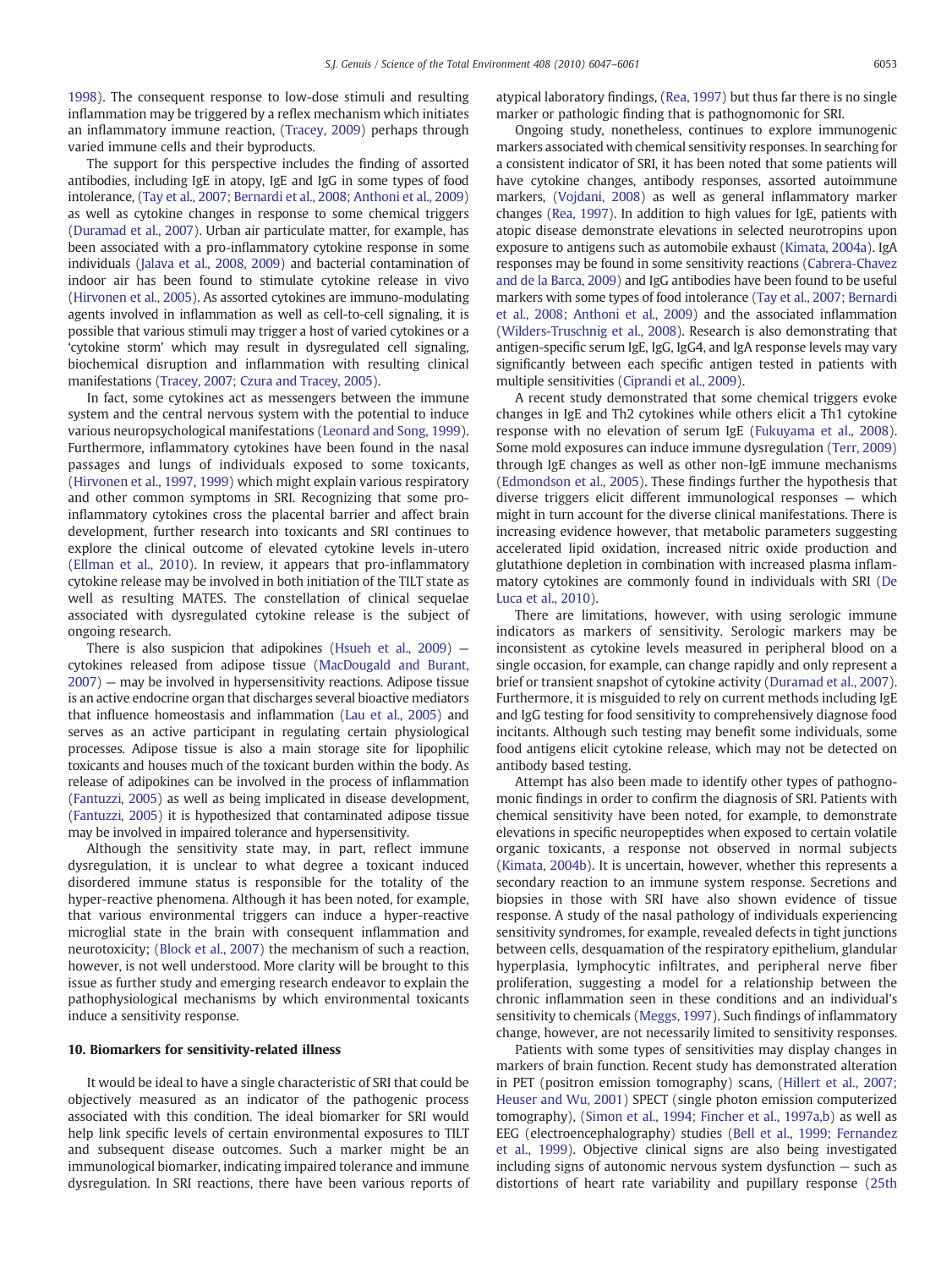[Annual International Symposium, 2007\)](#page-11-0). In review, research continues to explore physiological change associated with SRI, but thus far no consensus has yet been achieved on the identification of a single objective clinical feature, serological biomarker, pathological finding, or other investigative test to conclusively establish the diagnosis of SRI.

#### 11. Clinical approach to sensitivity-related illness

Thus far, most of the management of SRI has focused on symptom control through use of assorted pharmaceutical preparations. For example, those with headaches may be treated with analgesics, those with serious intestinal or airway inflammation may be treated with bronchodilators; and those with joint problems may receive assorted anti-inflammatory therapies. All of these interventions, however, only temporarily conceal symptoms and fail to deal with the etiology of the problem or to achieve long-term resolution of illness.

There is limited information in the scientific literature about interventions or therapy to deal with and correct the problem of SRI. Accordingly, the author's clinical experience will be incorporated along with the literature into this aspect of the discussion. In order to address SRI, it is necessary to consider interventions to mitigate sensitivity reactions as well as the three-stage process to overcome SRI (Fig. 3).

#### 11.1. Mitigation of sensitivity response

After a reaction has been triggered, efforts to blunt the inflammatory response and the consequent signs and symptoms can be employed. Ingesting of alkalinizing agents to mitigate tissue acidosis that often accompanies inflammation may diminish the intensity of the reaction [\(Ashford and Miller, 1998; Rea, 1997](#page-11-0)). Anti-inflammatory medications may alleviate musculoskeletal symptoms associated with the inflammatory response. Various allergy medications are also useful in controlling the signs and symptoms associated with atopic reactions.

High glycemic loads from various ingested foods including refined sugar, white flour products, white rice, or high-fructose corn syrup may provoke the release of insulin and insulin-like growth factor thus promoting dysregulation of pro-inflammatory cytokines — resulting in inflammation ([Duvnjak and Duvnjak, 2009](#page-11-0)) and aggravating SRI. Accordingly, avoidance of high-glycemic foods is indicated. Furthermore, vigorous physical exercise appears to diminish pro-inflammatory cytokines and may be of some help in mitigating the intensity of a sensitivity response ([Colbert et al., 2004\)](#page-11-0). Allergic and sensitivity reactions are sometimes ameliorated or completely resolved by high dose vitamin C ([Cathcart, 1986](#page-11-0)). Such efforts, however, will not preclude the clinical reaction but may ameliorate the severity and duration of the unpleasant symptoms associated with the sensitivity response.



By generalized immune suppression, steroids and immunosuppressant medications may blunt symptoms associated with SRI and then preclude the adverse hyperactive immune response. This is why steroids have such broad indication as a treatment for numerous apparently unrelated conditions such as asthma, ulcerative colitis, temporal arteritis, scleroderma and rheumatoid arthritis, each involving different organ systems. Recently there has been the expanding use of biologic response modifiers such as agents that attempt to suppress proinflammatory cytokines including tumor necrosis factor (TNF) [\(Staren](#page-13-0) [et al., 1989; Blonski and Lichtenstein, 2006](#page-13-0)). Such cytokine modifying medications appear to recognize, attach to, and block the action of proinflammatory cytokines — thus reducing the inflammatory response associated with SRI. A serious challenge with these pharmaceutical approaches, however, is the risk of serious side effects such as infection or malignancy resulting from generalized drug-induced immune compromise ([Bongartz et al., 2006](#page-11-0)).

Neutralization of the SRI reaction by injection of a miniscule dose of the offending incitant (if identified) has been used with reported success by some physicians to 'turn off' the reaction by blunting the ongoing immune system response to the incitants ([Rea, 1997](#page-13-0)).

#### 11.2. Step I: avoidance of trigger response

Once the imitation phase has occurred and a state of TILT has developed in the patient, there are two approaches which appear to completely prevent the elicitation of a clinical reaction: A) avoidance of triggers; and B) desensitization. Avoidance of incitants — selected foods, chemicals, inhalants, biologic agents, and electrical stimuli (in electrically sensitive individuals) — will preclude a triggering response and prevent the onset of resulting clinical sequelae. Avoidance of triggers is the hallmark of intervention at this stage. Patients generally improve and achieve a relatively normal baseline after a period of a few days to weeks if they avoid exposure to inciting triggers, providing that permanent damage has not already occurred ([Ziem, 1992; Spergel et al., 2005\)](#page-14-0). When incitants are completely eliminated, symptoms will often substantially subside or completely resolve within 6 weeks. Various reports in the literature confirm restoration from disabling chronic conditions including autism [\(Genuis and Bouchard, 2010](#page-12-0)) and schizophrenia [\(De Santis et al., 1997](#page-11-0)) (with resolution of changes in the frontal cortex as measured by SPECT scanning ([De Santis et al., 1997](#page-11-0))) by avoidance of incitants which trigger a sensitivity reaction.

There are a few challenges, however, with endeavoring to avoid triggers:

- i) Complete avoidance of triggers can be difficult as there is no comprehensive testing to identify the diverse and assorted triggers that may be eliciting reactions. There are, however, common food triggers [\(Table 1\)](#page-8-0) and chemical antigens that constitute the majority of incitants. A detailed list of common triggers including food, chemical, electrical, inhalant and biological incitants can be found in table 6 of the recently released Government of Canada document on environmental sensitivities [\(Sears, 2007\)](#page-13-0).
- ii) As incitants can change depending on frequency of exposure and status of the total toxicant load, previously tolerated compounds may become new incitants and thus be overlooked.
- iii) Although patients may eliminate food triggers, symptoms may persist if exposed to unsuspected inhalant triggers such as pollens or chemical triggers such as fragrances, synthetic clothing materials, skin cream ingredients, and automobile exhaust.
- iv) Avoidance of all potential food and chemical triggers can be difficult and socially isolating, however, particularly for those with limited self-discipline and those accustomed to habitual eating-out — a practical problem that makes it difficult to assist Fig. 3. Steps in overcoming sensitivity-related illness. The some adolescents and young adults experiencing SRI.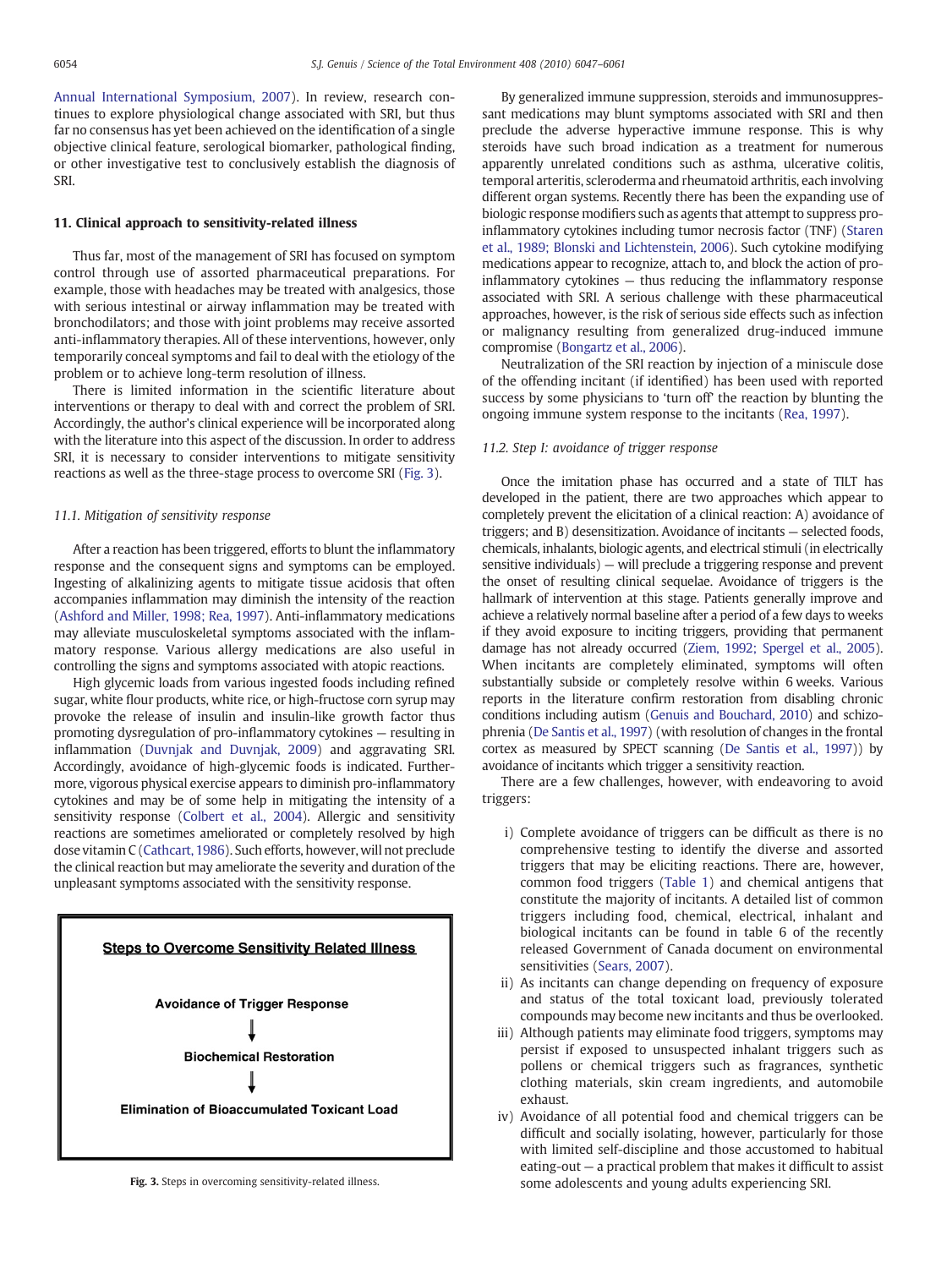#### <span id="page-8-0"></span>Table 1

Common food incitants.

| 1. Gluten                 |
|---------------------------|
| 2. Casein                 |
| 3. Corn and corn products |
| 4. Sov                    |

- 5. Monosodium glutamate
- 6. Artificial sweeteners
- 7. Food dyes
- 8. Caffeine
- 9. Nuts
- 10. Nightshades
- 11. Yeast
- 12. Eggs
	- v) There may be aggravation of symptoms due to withdrawal effect in the first week to 10 days of avoidance, often causing discouragement and disbelief. Thereafter, however, symptoms usually abate and patients improve.
- vi) Some patients with SRI are inclined to cut back but not completely eliminate incitants. Just as a child with allergies to peanuts may have a severe reaction even to miniscule exposures to the incitant, fractional exposure to other incitants can also trigger a response. Complete elimination of triggers is required for optimal results.
- vii) If triggers are inadvertently encountered, or the patient fails to persist with avoidance, symptoms return and the process must be re-commenced to be successful.

In addition to avoidance, there are other therapies aimed at precluding the adverse immune response associated with exposure in susceptible individuals. Allergy injections have been used to provide a low dose of antigen with the observation that low-dose exposure to some inhalant antigens may induce a state of desensitization whereby the immune response to specific antigens is blunted. In the same way, there is increasing exploration of therapy using micro-doses of specific inciting antigens to suppress the immune response to food and chemical antigens that are triggering food intolerance and chemical sensitivities [\(Sicherer and Sampson, 2009; Rea, 1997;](#page-13-0) [Nowak-Wegrzyn and Sicherer, 2008\)](#page-13-0). This may be referred to as desensitization immunotherapy.

Desensitization immunotherapy is typically achieved by injecting or sublingually applying micro-doses of the trigger which, by uncertain mechanisms, may turn off or preclude a hypersensitivity response to that incitant. This technique has now been successfully applied to diminish the allergic reaction to some medications [\(Helms](#page-12-0) [et al., 2008\)](#page-12-0) as well as to diminish the severe sensitivity response some individuals experience with peanut exposure ([Clark et al.,](#page-11-0) [2009\)](#page-11-0). Using oral desensitization therapies, it is also possible to suppress the adverse serological change representing the immune hyper-reaction to the stimulus ([Jones et al., 2009](#page-12-0)). Homeopathic therapies also endeavor to introduce a diminutive dose of like antigens which may, in some cases, suppress immune hyperactivity.

In addition, there has been observation that some individuals with conditions such as fibromyalgia and Crohn's disease, sometimes linked with hypersensitivity immune reactions, may clinically respond to ongoing treatment with daily low-dose naltrexone [\(Younger and Mackey, 2009; Smith et al., 2007; Gironi et al., 2008;](#page-14-0) [Brown and Panksepp, 2009; Zagon et al., 2009; Shannon et al., 2009;](#page-14-0) [Desjardins et al., 2009; Kariv et al., 2006](#page-14-0)) — an agent which has demonstrated efficacy at diminishing inflammatory reactions in animal studies [\(Block et al., 2007](#page-11-0)). It has also been recently noted that treatment with low-dose lipoic acid has the potential to be an immuno-modulating agent to prevent some types of sensitivity response in animals ([Ma et al., 2010](#page-13-0)). The mechanisms of action appear to include reductions of mast cell numbers, histamine release, and serum IgE, as well as attenuation of the cytokine response, the Th2-type immune response, and an amended ratio of  $CD4(+)$  to  $CD8$  $(+)$  T cells ([Ma et al., 2010](#page-13-0)). Some patients, however, may risk developing insulin dysregulation and frequent hypoglycemia attacks with use of lipoic acid ([Uchigata et al., 2009](#page-14-0)).

There has also been emerging research relating to interleukin-17 (IL-17) — a pro-inflammatory cytokine group integral to many inflammatory states potentially linked in some cases to SRI, including rheumatoid arthritis, multiple sclerosis, asthma and systemic lupus erythematosus ([Dong, 2009; Kawaguchi et al., 2009; Mok et al., 2010;](#page-11-0) [Segal, 2010](#page-11-0)). Vitamin A deficiency has been associated with enhanced production of IL-17, which activates various immune cells to produce a series of pro-inflammatory cytokines ([Kim, 2008; Cha et al., 2010](#page-12-0)). Securing vitamin A sufficiency may facilitate desensitization by promoting immune tolerance and suppressing inappropriate inflammation associated with IL-17 [\(Cha et al., 2010; Schambach et al.,](#page-11-0) [2007\)](#page-11-0). Finally, use of other agents such as resveratrol and curcumin may also have a desensitizing immune regulatory role through the IL-17 mechanism ([Petro, 2010; Xie et al., 2009\)](#page-13-0).

Mitigation interventions such as immunosuppressive agents, biologics, and vitamin C can also be used on an ongoing or intermittent basis to suppress the trigger response. Although all of these methods of intervention provide significant clinical benefit and amelioration of symptoms to many patients, they do not address the cause of the problem and often do not provide a sustained answer to the challenge of sensitivity.

#### 11.3. Step II: remediation of disordered biochemistry

Many patients with SRI have nutritional depletion of selected nutrients for two common reasons: i) the gastrointestinal tract often demonstrates maldigestion and/or malabsorption as a result of inflammation resulting from incitant exposure; and ii) over-utilization of nutrients as a result of chronic inflammation. As nutrients are the basic molecules required for innate human physiology, nutritional repletion is required for optimal health restoration.

Lack of adequate uptake of required nutrients into the body as a result of GI inflammation with SRI often results in varied clinical signs and symptoms. When SRI triggers are avoided, however, GI dysfunction usually subsides and it is possible to correct underlying biochemical deficiencies with resulting clinical improvement ([Genuis](#page-12-0) [and Bouchard, 2010](#page-12-0)). Celiac disease is a common example of malabsorptive difficulty which results from a sensitivity to a specific food incitant ([Freeman, 2010](#page-12-0)) — which often results in biochemical irregularities [\(Genuis and Bouchard, 2010](#page-12-0)). Nutritional status testing is invaluable in diagnosing specific deficiencies and in directing the restoration of optimal nutrient status [\(Bralley and Lord, 2005\)](#page-11-0).

Repletion of specific nutrients such as vitamin D also appear to diminish the sensitivity response to some antigens ([Kreindler et al.,](#page-12-0) [2010\)](#page-12-0). Furthermore, biochemical restoration will improve excretory pathways, facilitating intrinsic detoxification to diminish the total body burden. Remediation of disordered biochemistry will allow the body to facilitate repair and often results in significant clinical improvement [\(Genuis and Bouchard, 2010; Genuis and Lobo, 2010\)](#page-12-0).

#### 11.4. Step III: elimination of bioaccumulated toxicant load

In order to achieve resolution of SRI, it is necessary to eliminate the underlying toxicant load and to avoid further exposure. A detailed environmental assessment is required in order to identify the sources and nature of previous exposures and to intervene to prevent ongoing exposures ([Marshall et al., 2002; Genuis, 2008b](#page-13-0)). Although expensive and fraught with challenges, toxicant testing can be invaluable for comprehensive assessment in patients with SRI ([Genuis, 2006a,b\)](#page-12-0). A main problem is that many accrued toxicants are sequestered in tissues and their actual level of contamination is often not reflected or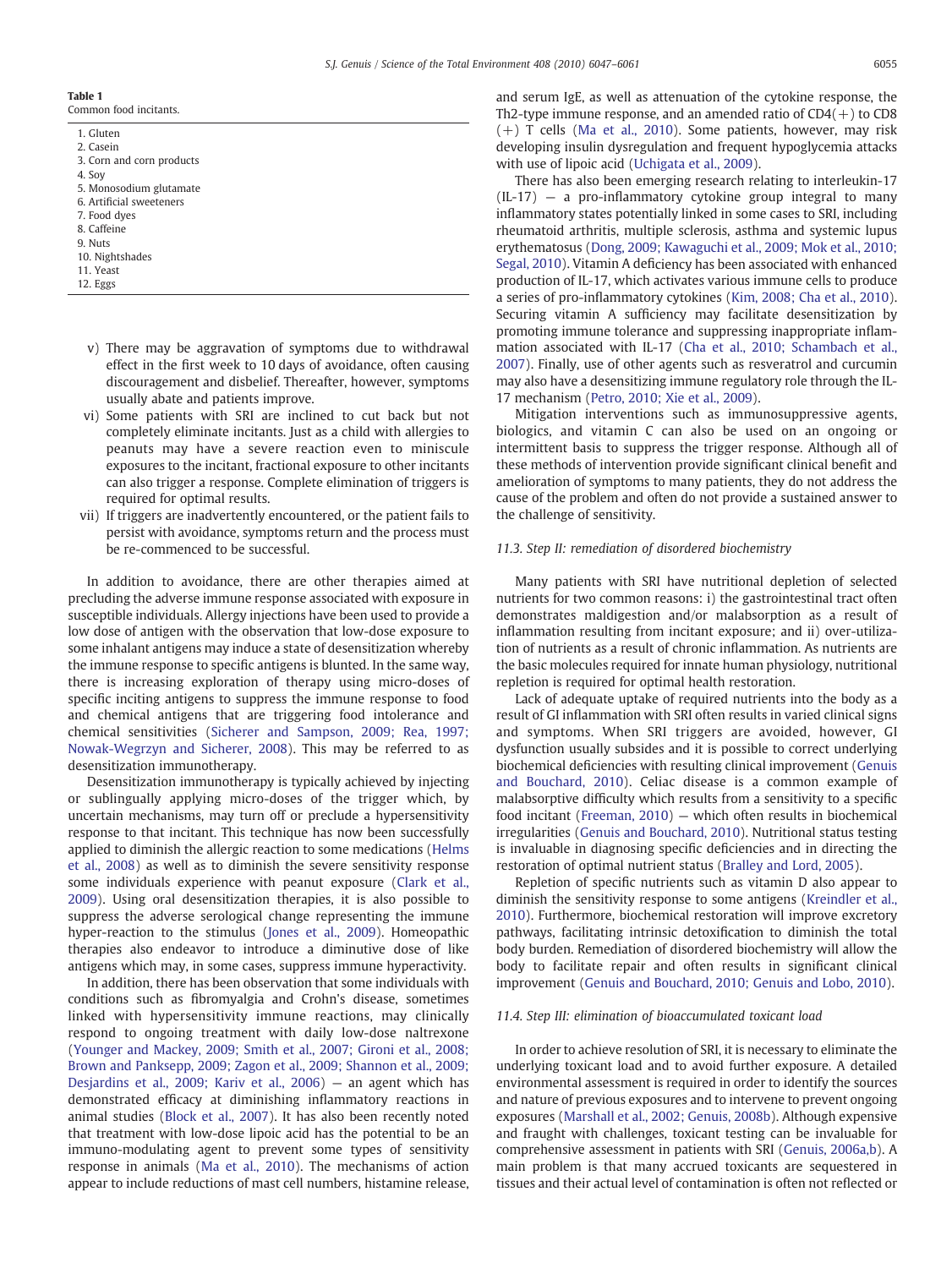even detectable in blood or urine testing [\(Genuis, 2010b](#page-12-0)). Specialized toxicant mobilization interventions and laboratory techniques may be required to determine the actual nature and extent of the bioaccumulated body burden of adverse toxicants.

The ultimate way to address the SRI problem is, nonetheless, to unload the body burden of initiating toxicants through detoxification techniques ([Genuis, 2010b,c\)](#page-12-0). As the total burden of toxicants diminishes, the intensity of the TILT response also diminishes, leading to gradual amelioration of SRI. Persistent presence of bioaccumulative toxic compounds, or ongoing toxicant exposure usually results in continuous impaired tolerance with ongoing SRI. Escalating bioaccumulation of xenobiotics or further major exposures will lead to a further deterioration of impaired tolerance, with heightened sensitivity and consequent symptoms. It appears impossible to recover health and avoid SRI if the individual continues to maintain a heavy burden of toxicants or ongoing toxicant exposure.

Numerous researchers have observed that removal of the underlying toxicant burden by avoidance of further contamination and detoxification therapies results in abatement of SRI ([Ashford and](#page-11-0) [Miller, 1998; Rea, 1997; Randolph and Moss, 1980; Hobbs, 2003](#page-11-0)). Diminution of mercury load through amalgam removal, for example, appears to diminish immune dysregulation [\(Sterzl et al., 2006\)](#page-14-0). When the total load is adequately addressed, individuals are able to tolerate previous incitants without adverse response. Individuals previously experiencing pronounced chemical sensitivity are able to re-engage in society without fear of ongoing illness and those with food triggers are able to become less guarded about their dietary intake ([Hobbs, 2003](#page-12-0)).

The science of active detoxification is a relatively new discipline within clinical medicine, with limited scientific literature available [\(Genuis, 2010b,c; Schnare et al., 1982; Kilburn et al., 1989; Dahlgren](#page-12-0) [et al., 2007b; Cohn et al., 1978; Tretjak et al., 1990; Shields et al.,](#page-12-0) [1989](#page-12-0)). As the reality and sequelae of toxicant bioaccumulation continues to unfold in the emerging scientific and public health literature, however, this field will continue to attract more clinical attention as scientists endeavor to address the swelling pandemic of those suffering from the consequences of toxicant bioaccumulation.

In review, the preferred management and potential restoration of health and freedom from SRI involves three phases i) avoidance of a trigger response; ii) restoration of optimal biochemical status; and iii) removal of the total body burden of primary initiating toxicants. Environmental Health Sciences, the field of medicine often dealing with SRI, involves assessment and correction of modifiable environmental factors [\(Fig. 1\)](#page-2-0) in order to maximize health within the context of a given fixed genome. With this approach, there is enormous potential to reverse what is often considered to be chronic disease. A series of brief case studies with differing clinical presentations is offered for consideration to demonstrate the potential outcome of interventions designed to remove triggers and to eliminate initiating toxic burdens.

#### 11.5. Case study #1: Crohn's disease

An 11 year old boy with a 2 year history of severe Crohn's disease, arthritic hip joints and severe bone compromise (T-score: minus 6.2 at lumbar spine on bone densitometry) was referred to a physician trained in Environmental Medicine. The child averaged 7 watery bowel movements per day. For 2 years, the boy had been cared for at a pediatric gastrointestinal clinic and had been initially treated with Prednisone for 2 months followed by Azathioprine (Imuran®) and Sulfasalazine (Azulfidine®) for over a year with no improvement. Naproxen (Naprosyn®) was used for joint pain with minimal relief. The family consulted assorted complementary and alternative medicine (CAM) practitioners including a naturopath, an acupuncturist, a homeopath, a hypnotherapist, a chiropractor, and others with no substantial improvement. Prior to age 9, the child had been well with no medical or surgical health problems.

Within 3 weeks of eliminating common chemical and food triggers, the child's diarrhea completely settled and the mother commented "he is doing awesome," "he eats like a pig," "his joint pain is gone," "he is able to play and attend gym class at school," and "he has gained 7 pounds." CRP levels went from 66.9 mg/L (normal  $<8.0$ ). prior to trigger avoidance to 12.2 mg/L 6 weeks after commencement of trigger avoidance. On searching for an initiating event, mold testing results were strongly positive in the child's bedroom. Urine mycotoxin testing revealed considerable Ochratoxin and Trichothecenes. When the source of mold was removed and the child received treatment to eliminate mycotoxins, SRI settled appreciably over the next year.

#### 11.6. Case study #2: chronic migraine headaches

A 23 year old single personal trainer presented to a physician trained in environmental medicine with a 12 year history of daily migraine headaches, fatigue, constipation and psoriasis. The patient also complained of frequent bloating, excessive gas and abdominal discomfort. She described her life as one of near constant suffering and pain. Previous investigations by a neurologist revealed a normal MRI, CT scan and EEG. Various medications including Ketorolac (Toradol®), Topiramate (Topamax®), Rizatriptan (Maxalt®), and Naratriptan (Amerge®) were tried in order to deal with the headaches. With unsatisfactory results, she reported that her physician stated: "there is nothing that can be done" and "you just need to deal with it." She consulted a number of CAM practitioners including a chiropractor, a massage therapist, a Chinese herbalist, an acupuncturist, a naturopath and consumed numerous supplements.

Within 2 weeks of elimination of common triggers, the headaches were gone, energy levels increased, bowel habit improved and GI symptoms abated. By 4 weeks, the patient stated "I feel great!" Testing for initiating toxicants revealed considerable lead and mercury on both serologic and toxic metal challenge testing. Detoxification of mercury and lead was commenced. The patient remained symptomatically well over the next 6 months and detoxification of metals was successful as evidenced by declining levels on toxic metal challenge testing.

#### 11.7. Case study #3: polyarticular juvenile rheumatoid arthritis

A 10 year old girl with a 5 year history of worsening Polyarticular Juvenile Rheumatoid Arthritis presented to a physician trained in Environmental Medicine. Over the last 4 years, the patient had been cared for at a specialty pediatric clinic and had received various therapies including Naproxen (Naprosyn®), Methotrexate (Trexall®), and Prednisone. With ongoing discomfort, swollen joints, and persistent inability to play, the parents were frustrated with the lack of response. As a result, they chose to consult a number of CAM practitioners — all to no avail. At the time of presentation for environmental medicine assessment, the child also complained of fatigue, recurrent abdominal pain, intermittent dermatological problems, as well as the multi-joint discomfort.

Within 4 weeks of eliminating common chemical and food triggers, joint pain and swelling were near gone and gastrointestinal symptomatology had cleared. On investigating for an initiating event, laboratory investigations revealed a very high urinary level of Aflatoxin and Ochratoxin, and mold testing in her bedroom was positive. CRP slowly declined from 40.8 mg/L to 6.7 mg/L over the next year after inconsistent elimination of common triggers. Mold remediation was performed and the child has continued to be well and pain free 18 months hence.

#### 11.8. Case study #4: animal allergy

A 44 year health worker initially presented to his family doctor with a worsening problem of wheezing, intractable itchy eyes and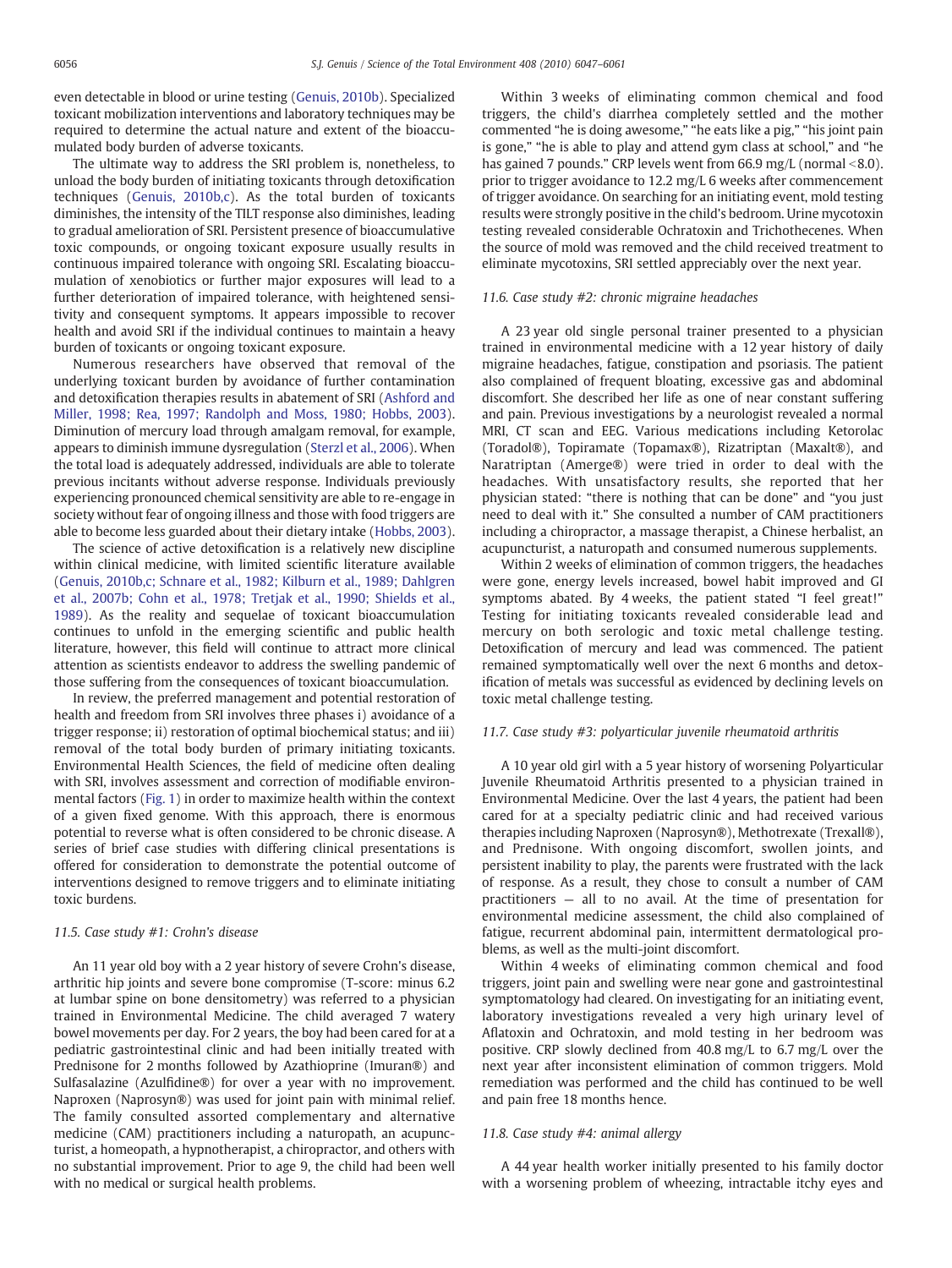throat, as well as nighttime shortness of breath. After assessment to rule out any underlying cardiac or respiratory condition, the physician provided a diagnosis of adult-onset allergies and asthma. Allergy testing revealed a marked reaction to cats and it was recommended that he should remove his pets. The patient and his wife objected to getting rid of three indoor house cats, claiming he had lived with cats all of his life. Reluctant to part with the animals he tried various medications including a Salbutamol (Ventolin®) inhaler, various eye drops, and antihistamines. The problem persisted, and rather than taking steroid medication, he decided to part with his cats. After extensive house cleaning and removal of the animals, the symptoms subsided in part.

Through environmental medicine assessment, he was found to have bioaccumulated mercury, likely resulting from the 15 amalgam fillings in his teeth, four of which were replaced 5 years previously. In line with findings reported in the medical literature, safe removal of all amalgam fillings was undertaken as well as detoxification therapy for bioaccumulated mercury ([Lindh et al., 2002; Wojcik et al., 2006;](#page-13-0) [Genuis, 2008c\)](#page-13-0). Eighteen months after completion of mercury detoxification, he was able to have cats again without any symptoms whatsoever.

#### 12. Concluding thoughts

Sensitivity-related illness appears to be a toxigenic condition with three successive components — toxicant exposure, impaired tolerance and hypersensitivity reactions. This mechanism of illness accounts for a considerable proportion of contemporary clinical disease presenting to physicians in various specialty fields. As a result of escalating exposures in the environment commencing in the pre-natal period [\(Genuis, 2009](#page-12-0)) and continuing throughout life, increasing numbers of individuals in the population are bioaccumulating varied toxicants [\(Centers for Disease Control, Department of Health and Human](#page-11-0) [Services, 2009](#page-11-0)). The health sequelae of toxicant exposure can be related directly to toxic damage, [\(Genuis, 2006a](#page-12-0)) as well as indirectly to problems resulting from SRI.

The topic of SRI, however, remains the focus of intense debate as some authors steadfastly dismiss emerging evidence related to this mechanism of illness [\(Staudenmayer, 2001; Das-Munshi et al., 2006;](#page-13-0) [Graveling et al., 1999](#page-13-0)). Based on dated understanding and writings about SRI, and disregard for recent laboratory and animal evidence, some researchers conclude that SRI does not exist or is a psychogenic confabulation. Despite the fact that SRI has now been repeatedly documented in demographically diverse groups in many countries following documented toxicant exposures, ([Miller and Ashford, 2000](#page-13-0)) and despite the introduction of government policy in relation to SRI in some jurisdictions ([Sears, 2007](#page-13-0)) there are many reasons why skepticism and resistance prevail within the medical and scientific community.

Reasons for lethargic knowledge translation and reluctance to recognize SRI include:

- i) As healthy people do not react to triggers even at high concentration, it is hard for many health providers to believe that some people react at seemingly insignificant doses to otherwise non-toxic compounds such as certain foods.
- ii) Some skeptics do not accept that such a diverse group of triggers can elicit such profound yet varied and dissimilar clinical responses.
- iii) Details of the underlying pathophysiological dynamic are not yet understood completely and there are no consistent biochemical markers that act as diagnostic for all types of sensitivities.
- iv) As neuropsychological symptoms such as depression, anxiety and panic are common pathophysiological responses in SRI patients, symptoms associated with this illness are often dismissed as psychogenic.
- v) Clinical reactions with SRI may be delayed, and thus may not be correlated with any precipitating exposure.
- vi) The intensity of the sensitivity response may fluctuate depending on antigen dose or change in total toxicant load, thus appearing inconsistent to observers.
- vii) Hypersensitivity responses may be blunted or not reproducible if the sensitive individual has been away from a specific incitant for some time.
- viii) Some clinicians are only comfortable with recognized and rigid definitions of what constitutes allergy, disregarding sensitivity reactions that do not meet traditional criteria.
- ix) Scientists with questionable integrity are sometimes hired by those facing liability charges to publicly discredit any toxicantdisease link. ([Michaels, 2008](#page-13-0)).
- x) Industry-affiliated peer reviewers for some scientific journals have been alleged to suppress or obstruct publication of information relating to adverse outcomes associated with toxicant exposure ([Genuis, 2010c\)](#page-12-0).

It is noteworthy, however, that other various common disorders have also met cynicism, disbelief and resistance in the past, particularly those diseases that affect women. Menopause, premenstrual syndrome, and chronic fatigue syndrome were initially dismissed as non-entities. Post-traumatic stress disorder, ulcerative colitis, migraine headaches, ulcer disease, asthma, Parkinson's disease, multiple sclerosis and various other conditions are among the disease states previously considered psychogenic [\(Pall, 2007; Marshall, 2002\)](#page-13-0). Practitioners dealing with patients afflicted with such health issues have historically been labeled as 'quacks' or 'alternative practitioners' engaged in organized junk science. Despite resistance from the prevailing medical community each time, however, these health problems have subsequently been confirmed to be credible physiologically-based disorders rather than psychologically-based confabulations.

Lethargy in achieving consensus on emerging information, no matter how compelling the evidence, has always been the rule as history consistently demonstrates that medical knowledge translation is notoriously slow [\(Doherty, 2005; Rogers, 1995; Genuis and Genuis,](#page-11-0) [2006\)](#page-11-0). Furthermore, as patients with SRI consume an inordinate amount of health care services, ([Buchwald and Garrity, 1994](#page-11-0)) and issues related to insurance, liability, employment, human rights, and compensation have the potential to be colossal in relation to toxicant exposure, there is serious concern that vested interests may be obstructing evolution of knowledge translation by the common ploy of introducing doubt ([Michaels, 2008](#page-13-0)). SRI is beginning to receive increasing attention, nonetheless, in governmental policy and courts in various jurisdictions.

In Canada, for example, the Canadian Human Rights Commission has published a position paper recognizing disability that may result from chemical sensitivity [\(Sears, 2007\)](#page-13-0) and the Office of Disability Policy at the United States Department of Housing and Urban Development considers chemical sensitivity to be a disability under their legislation [\(Development, 1991\)](#page-11-0). Recently, Swedish authorities have officially acknowledged electrosensitivity as a functional impairment ([Johansson, 2006](#page-12-0)). Legal decisions have also begun to reflect the impact of sensitivities as a court in Spain, for example, recently awarded full disability for chemical sensitivities to an individual developing SRI following an environmental accident [\(Valverde, 2010\)](#page-14-0).

The prevalence of SRI in the form of allergies, food intolerance and chemical sensitivity continues to escalate and has become a serious public health problem throughout the world. As virtually all illness represents the interaction of a fixed genome with a modifiable environment, (Offi[ce of Genomics and Disease Prevention: Centers for](#page-13-0) [Disease Control and Prevention, 2000](#page-13-0)) it is elucidating to consider that our genome has not changed, but our environment has. It is time for health professionals including medical students to become apprised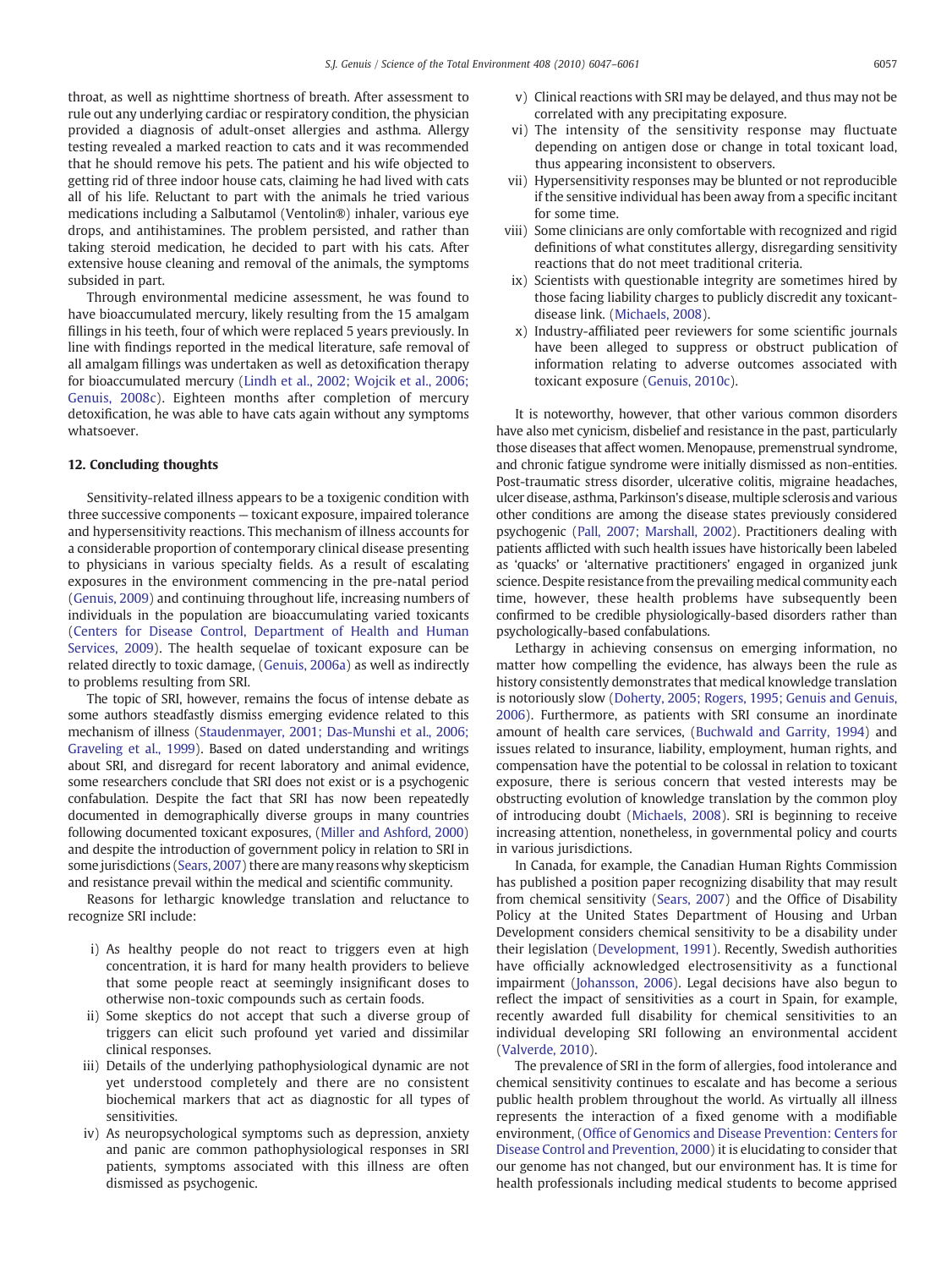<span id="page-11-0"></span>of the issue of environmental determinants and bioaccumulative toxicant exposure — the underlying etiology of much contemporary clinical illness. Much can be done to prevent disease and restore health for those afflicted with SRI. It is also imperative that governments begin to consider public policy related to toxicant exposure if they wish to address the ever-increasing expenditures associated with providing health care services to their populations.

#### Learning points

- Sensitivity-related illness including allergy, food intolerance and chemical sensitivity  $-$  is generally the result of genetic predisposition combining with a toxicant burden resulting from environmental exposure.
- A signficant toxic burden on the human body which reaches beyond a threshold level appears to initiate a state of impaired tolerance and hypersensitivity in that individual. This may be referred to as a 'Toxicant Induced Loss of Tolerance' or 'TILT.'
- Individual patients with impaired tolerance and hypersensitivity begin to react to minute doses of diverse triggers in their environment which do not bother healthy individuals. This may be referred to as 'Minute Assorted Triggers Evoke Symptoms' or 'MATES.' The resulting clinical sequelae may vary with manifestations of myriad health conditions involving diverse organ systems.
- Sensitivity-related illness will generally abate if underlying toxicant burdens are identified and removed.

#### References

- Anandan C, Gupta R, Simpson CR, Fischbacher C, Sheikh A. Epidemiology and disease burden from allergic disease in Scotland: analyses of national databases. J R Soc Med 2009;102(10):431–42 Oct.
- Anisman H, Merali A. Anhedonic and anxiogenic effects of cytokine exposure. Cytokines, Stress, and Depression. New York: Kluwer Academic/Plenum Publishers; 1999.
- 25th Annual International Symposium on Man and His Environment in Health and Disease: The Autonomic Nervous System. Dallas: June 7–10, 2007.
- Anthoni S, Savilahti E, Rautelin H, Kolho KL. Milk protein IgG and IgA: the association with milk-induced gastrointestinal symptoms in adults. World J Gastroenterol 2009;15(39):4915–8 Oct 21.
- Ashford N, Miller C. Chemical exposures: low levels and high stakes. 2nd ed. New York: John Wiley and Sons; 1998.
- Barnes JG. 'Sensitivity syndromes' related to radiation exposures. Med Hypotheses 2001;57(4):453–8 Oct.
- Bascom R. Multiple chemical sensitivity: a respiratory disorder? Toxicol Ind Health 1992;8(4):221–8 Jul–Aug.
- Bell IR, Miller CS, Schwartz GE. An olfactory-limbic model of multiple chemical sensitivity syndrome: possible relationships to kindling and affective spectrum disorders. Biol Psychiatry 1992;32(3):218–42 Aug 1.
- Bell IR, Walsh M, Gross A, Gersmeyer J, Schwartz G, Kanof P. Cognitive dysfunction and disability in geriatric veterans with self-reported intolerance to environmental chemicals. J Chron Fatigue Syndr 1997;3(3):15–42.
- Bell IR, Szarek MJ, Dicenso DR, Baldwin CM, Schwartz GE, Bootzin RR. Patterns of waking EEG spectral power in chemically intolerant individuals during repeated chemical exposures. Int J Neurosci 1999;97(1-2):41-59 Mar.
- Berg ND, Linneberg A, Dirksen A, Elberling J. Prevalence of self-reported symptoms and consequences related to inhalation of airborne chemicals in a Danish general population. Int Arch Occup Environ Health 2008;81(7):881–7 Jul.
- Bernardi D, Borghesan F, Faggian D, Bianchi FC, Favero E, Billeri L, et al. Time to reconsider the clinical value of immunoglobulin G4 to foods? Clin Chem Lab Med 2008;46(5):687–90.
- Bjorksten B. The hygiene hypothesis: do we still believe in it? Nestle Nutr Workshop Ser 2009;64:11–22.
- Block ML, Zecca L, Hong JS. Microglia-mediated neurotoxicity: uncovering the molecular mechanisms. Nat Rev Neurosci 2007;8(1):57–69 Jan.
- Blonski W, Lichtenstein GR. Safety of biologics in inflammatory bowel disease. Curr Treat Options Gastroenterol 2006;9(3):221–33 Jun.
- Bongartz T, Sutton AJ, Sweeting MJ, Buchan I, Matteson EL, Montori V. Anti-TNF antibody therapy in rheumatoid arthritis and the risk of serious infections and malignancies: systematic review and meta-analysis of rare harmful effects in randomized controlled trials. JAMA 2006;295(19):2275–85 May 17.
- Bralley JA, Lord RS. Laboratory evaluations in molecular medicine: nutrients, toxicants, and cell regulators. Norcross GA: The Institute for Advances in Molecular Medicine; 2005.
- Branum AM, Lukacs SL. Food allergy among children in the United States. Pediatrics 2009;124(6):1549–55 Dec.
- Brautbar N, Campbell A, Vojdani A. Silicone breast implants and autoimmunity: causation, association, or myth? J Biomater Sci 1995;7(2):133–45.
- Brown N, Panksepp J. Low-dose naltrexone for disease prevention and quality of life. Med Hypotheses 2009;72(3):333–7 Mar.
- Brown JM, Pfau JC, Pershouse MA, Holian A. Silica, apoptosis, and autoimmunity. J Immunotoxicol 2005;1(3):177–87 Jul 1.
- Buchwald D, Garrity D. Comparison of patients with chronic fatigue syndrome, fibromyalgia, and multiple chemical sensitivities. Arch Intern Med 1994;154(18): 2049–53 Sep 26.
- Cabrera-Chavez F, de la Barca AM. Bovine milk intolerance in celiac disease is related to IgA reactivity to alpha- and beta-caseins. Nutrition 2009;25(6):715–6 Jun.
- Cathcart III RF. The vitamin C treatment of allergy and the normally unprimed state of antibodies. Med Hypotheses 1986;21(3):307–21 Nov.
- Centers for Disease Control, Department of Health and Human Services. Fourth National Report on Human Exposure to Environmental Chemicals. 2009. [Accessed Jan 18, 2009] Atlanta: Georgia. pp. 1–529. [http://www.cdc.gov/exposurereport/pdf/](http://www.cdc.gov/exposurereport/pdf/FourthReport.pdf) [FourthReport.pdf](http://www.cdc.gov/exposurereport/pdf/FourthReport.pdf) 2009.
- Cha HR, Chang SY, Chang JH, Kim JO, Yang JY, Kim CH, et al. Downregulation of Th17 cells in the small intestine by disruption of gut flora in the absence of retinoic acid. J Immunol 2010;184:6799–806.
- Ciprandi G, De Amici M, Tosca MA, Negrini S, Puppo F, Marseglia GL. Immunoglobulin production pattern is allergen-specific in polysensitized patients. Int J Immunopathol Pharmacol 2009;22(3):809–17 Jul–Sep.
- Clark AT, Islam S, King Y, Deighton J, Anagnostou K, Ewan PW. Successful oral tolerance induction in severe peanut allergy. Allergy 2009;64(8):1218–20 Aug.
- Cochrane S, Beyer K, Clausen M, Wjst M, Hiller R, Nicoletti C, et al. Factors influencing the incidence and prevalence of food allergy. Allergy 2009;64(9):1246–55 Sep.
- Cohn WJ, Boylan JJ, Blanke RV, Fariss MW, Howell JR, Guzelian PS. Treatment of chlordecone (Kepone) toxicity with cholestyramine. Results of a controlled clinical trial. N Engl J Med 1978;298(5):243–8 Feb 2.
- Colbert LH, Visser M, Simonsick EM, Tracy RP, Newman AB, Kritchevsky SB, et al. Physical activity, exercise, and inflammatory markers in older adults: findings from the Health, Aging and Body Composition Study. J Am Geriatr Soc 2004;52(7): 1098–104 Jul.
- Cone JE, Sult TA. Acquired intolerance to solvents following pesticide/solvent exposure in a building: a new group of workers at risk for multiple chemical sensitivities? Toxicol Ind Health 1992;8(4):29–39 Jul–Aug.
- Cullen M. The worker with multiple chemical sensitivities: an overview. In: Cullen M, editor. Workers with multiple chemical sensitivities: occupation medicine — state of the art reviews, 2(4). Philadelphia: Hanley and Belfus; 1987. p. 655–62.
- Czura CJ, Tracey KJ. Autonomic neural regulation of immunity. J Intern Med 2005;257 (2):156–66 Feb.
- Dahlgren J, Takhar H, Anderson-Mahoney P, Kotlerman J, Tarr J, Warshaw R. Cluster of systemic lupus erythematosus (SLE) associated with an oil field waste site: a cross sectional study. Environ Health 2007a;6:8.
- Dahlgren J, Cecchini M, Takhar H, Paepke O. Persistent organic pollutants in 9/11 world trade center rescue workers: reduction following detoxification. Chemosphere 2007b;69(8):1320–5 Oct.
- D'Amato G, Cecchi L. Effects of climate change on environmental factors in respiratory allergic diseases. Clin Exp Allergy 2008;38(8):1264–74 Aug.
- D'Amato G, Liccardi G, D'Amato M, Holgate S. Environmental risk factors and allergic bronchial asthma. Clin Exp Allergy 2005;35(9):1113–24 Sep.
- Das-Munshi J, Rubin GJ, Wessely S. Multiple chemical sensitivities: a systematic review of provocation studies. J Allergy Clin Immunol 2006;118(6):1257–64 Dec.
- De Luca C, Scordo MG, Cesareo E, Pastore S, Mariani S, Maiani G, et al. Biological definition of multiple chemical sensitivity from redox state and cytokine profiling and not from polymorphisms of xenobiotic-metabolizing enzymes. Toxicol Appl Pharmacol 2010 Apr 27.
- De Santis A, Addolorato G, Romito A, Caputo S, Giordano A, Gambassi G, et al. Schizophrenic symptoms and SPECT abnormalities in a coeliac patient: regression after a gluten-free diet. J Intern Med 1997;242(5):421–3 Nov.
- Desjardins S, Doyen C, Contejean Y, Kaye K, Paubel P. Treatment of a serious autistic disorder in a child with Naltrexone in an oral suspension form. Encephale 2009;35 (2):168–72 Apr.
- Development. DoHaU. Subsection 802(h) of the Fair Housing Act, 42 U.S.C. 3602(h), and the Department's implementing regulation, 24 C.F.R. 100.201. 1991.
- Dijkers MP. The value of traditional reviews in the era of systematic reviewing. Am J Phys Med Rehabil 2009;88(5):423–30 May.
- Doherty S. History of evidence-based medicine. Oranges, chloride of lime and leeches: barriers to teaching old dogs new tricks. Emerg Med Australas 2005;17(4):314–21 Aug.
- Dong C. Differentiation and function of pro-inflammatory Th17 cells. Microbes Infect 2009;11:584–8.
- Duramad P, Tager IB, Holland NT. Cytokines and other immunological biomarkers in children's environmental health studies. Toxicol Lett 2007;172(1–2):48–59 Jul 30.
- Duvnjak L, Duvnjak M. The metabolic syndrome an ongoing story. J Physiol Pharmacol 2009;60(Suppl 7):19–24 Dec.
- Edmondson DA, Nordness ME, Zacharisen MC, Kurup VP, Fink JN. Allergy and "toxic mold syndrome". Ann Allergy Asthma Immunol 2005;94(2):234–9 Feb.
- Ellman LM, Deicken RF, Vinogradov S, Kremen WS, Poole JH, Kern DM, et al. Structural brain alterations in schizophrenia following fetal exposure to the inflammatory cytokine interleukin-8. Schizophr Res 2010;121(1–3):46–54 Aug.
- Fantuzzi G. Adipose tissue, adipokines, and inflammation. J Allergy Clin Immunol 2005;115(5):911–9 May, quiz 920.
- Fernandez M, Bell IR, Schwartz GE. EEG sensitization during chemical exposure in women with and without chemical sensitivity of unknown etiology. Toxicol Ind Health 1999;15(3–4):305–12 Apr–Jun.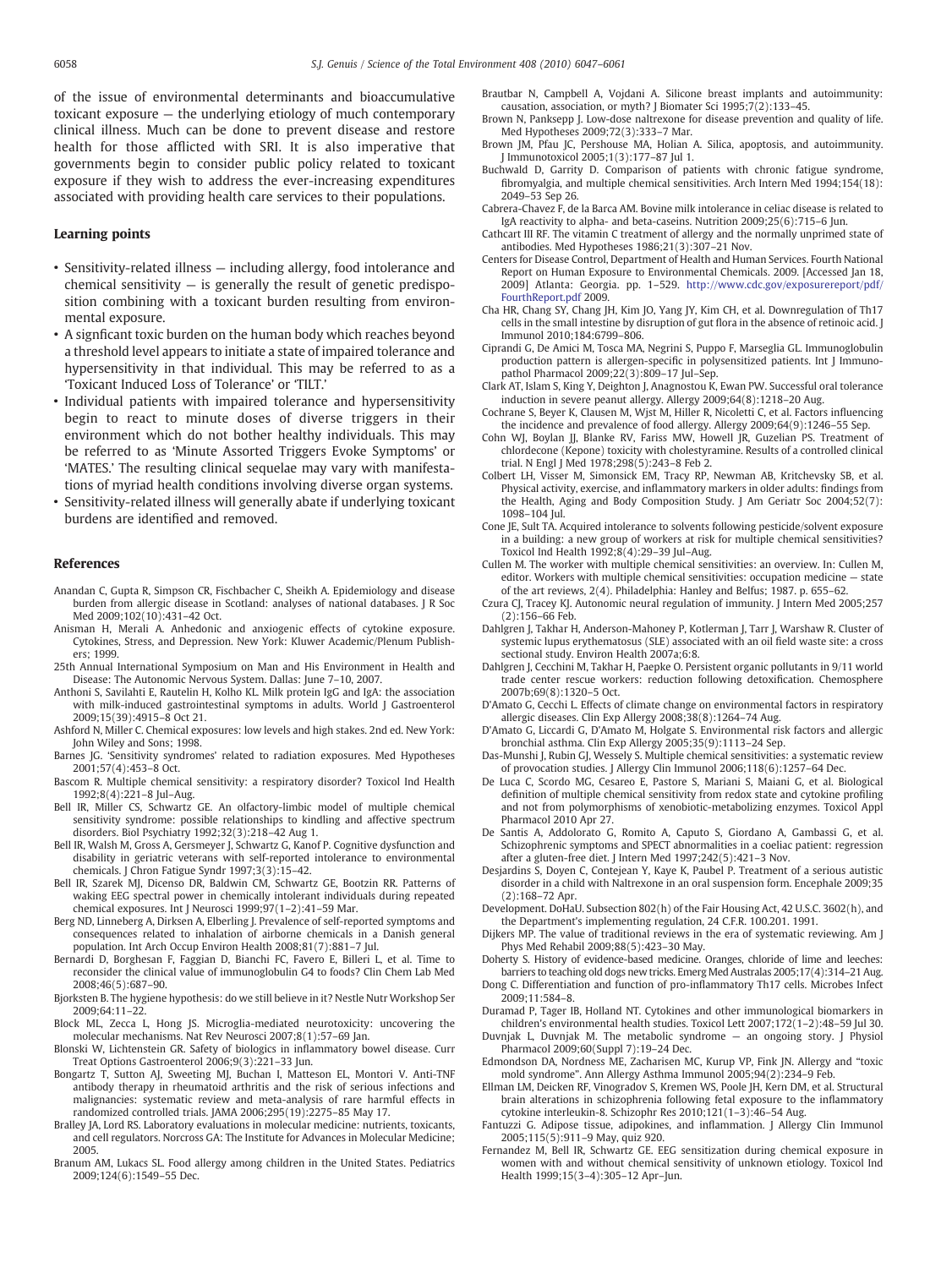- <span id="page-12-0"></span>Fiedler N, Kipen H, Natelson B, Ottenweller J. Chemical sensitivities and the Gulf War: Department of Veterans Affairs Research Center in basic and clinical science studies of environmental hazards. Regul Toxicol Pharmacol 1996;24(1 Pt 2): S129–38 Aug.
- Fiedler N, Giardino N, Natelson B, Ottenweller JE, Weisel C, Lioy P, et al. Responses to controlled diesel vapor exposure among chemically sensitive Gulf War veterans. Psychosom Med 2004;66(4):588–98 Jul–Aug.
- Fincher CE, Chang TS, Harrell EH, Kettelhut MC, Rea WJ, Johnson A, et al. Comparison of single photon emission computed tomography findings in cases of healthy adults and solvent-exposed adults: correction of previous results. Am J Ind Med 1997a;32 (6):693–4 Dec.
- Fincher CE, Chang TS, Harrell EH, Kettelhut MC, Rea WJ, Johnson A, et al. Comparison of single photon emission computed tomography findings in cases of healthy adults and solvent-exposed adults. Am J Ind Med 1997b;31(1):4-14 Jan.
- Freeman HJ. Celiac disease (gluten-sensitive enteropathy). Minerva Gastroenterol Dietol 2010;56(2):245–9 Jun.
- Fukuda K, Nisenbaum R, Stewart G, Thompson WW, Robin L, Washko RM, et al. Chronic multisymptom illness affecting Air Force veterans of the Gulf War. JAMA 1998;280 (11):981–8 Sep 16.
- Fukuyama T, Ueda H, Hayashi K, Tajima Y, Shuto Y, Saito TR, et al. Detection of low-level environmental chemical allergy by a long-term sensitization method. Toxicol Lett 2008;180(1):1–8 Jul 30.
- Gauderman WJ, Avol E, Lurmann F, Kuenzli N, Gilliland F, Peters J, et al. Childhood asthma and exposure to traffic and nitrogen dioxide. Epidemiology 2005;16(6): 737–43 Nov.
- Gelincik A, Buyukozturk S, Gul H, Isik E, Issever H, Ozseker F, et al. Confirmed prevalence of food allergy and non-allergic food hypersensitivity in a Mediterranean population. Clin Exp Allergy 2008;38(8):1333–41 Aug.
- Genuis SJ. The chemical erosion of human health: adverse environmental exposure and in-utero pollution — determinants of congenital disorders and chronic disease. J Perinat Med 2006a;34:185–95.
- Genuis SJ. Health issues and the environment an emerging paradigm for providers of obstetrical and gynecological healthcare. Hum Reprod 2006b;21:2201–8.
- Genuis SJ. Our genes are not our destiny: incorporating molecular medicine into clinical practice. J Eval Clin Pract 2008a;14(1):94-102 Feb.
- Genuis SJ. Medical practice and community health care in the 21st century: a time of change. Public Health 2008b;122(7):671–80 Jul.
- Genuis SJ. Toxic causes of mental illness are overlooked. Neurotoxicology 2008c;29(6): 1147–9 Nov.
- Genuis SJ. Nowhere to hide: chemical toxicants and the unborn child. Reprod Toxicol (Elmsford, N.Y.) 2009;28(1):115–6 Jul.
- Genuis SJ. Evolution in pediatric health care. Pediatr Int 2010a. doi[:10.1111/j.1442-](http://dx.doi.org/10.1111/j.1442-.2010.03106.x) [200X.2010.03106.x](http://dx.doi.org/10.1111/j.1442-.2010.03106.x).
- Genuis SJ. Elimination of persistent toxicants from the human body. Hum Exp Toxicol 2010b Apr 20.
- Genuis SJ. Human detoxification of perfluorinated compounds. Public Health 2010;124 (7):367–75 Jul.
- Genuis SJ, Bouchard TP. Celiac disease presenting as autism. J Child Neurol 2010;25: 114–9.
- Genuis SK, Genuis SJ. Exploring the continuum: medical information to effective clinical practice: Paper 1. The translation of knowledge into clinical practice. J Eval Clin Pract 2006;12:49–62.
- Genuis SJ, Lobo RA. Potential amelioration of morbidity in patients with chromosomal anomalies: relevance to Bardet–Biedl syndrome. Clin Genet 2010 Jun 21.
- Gibson PR, Vogel VM. Sickness-related dysfunction in persons with self-reported multiple chemical sensitivity at four levels of severity. J Clin Nurs 2009;18(1): 72–81 Jan.
- Gilbert KM, Pumford NR, Blossom SJ. Environmental contaminant trichloroethylene promotes autoimmune disease and inhibits T-cell apoptosis in  $MRL(+/+)$  mice. J Immunotoxicol 2006;3(4):263–7 Dec 1.
- Gironi M, Martinelli-Boneschi F, Sacerdote P, Solaro C, Zaffaroni M, Cavarretta R, et al. A pilot trial of low-dose naltrexone in primary progressive multiple sclerosis. Mult Scler (Houndmills, Basingstoke, England) 2008;14(8):1076–83 Sep.
- Gold DR, Wright R. Population disparities in asthma. Annu Rev Public Health 2005;26: 89-113.
- Gordon M. Reactions to chemical fumes in radiology departments. Radiography 1987;53(608):85–9 Mar–Apr.
- Graveling RA, Pilkington A, George JP, Butler MP, Tannahill SN. A review of multiple chemical sensitivity. Occup Environ Med 1999;56(2):73–85 Feb.
- Gupta RS, Kim JS, Barnathan JA, Amsden LB, Tummala LS, Holl JL. Food allergy knowledge, attitudes and beliefs: focus groups of parents, physicians and the general public. BMC Pediatr 2008;8:36.
- Hausteiner C, Bornschein S, Hansen J, Zilker T, Forstl H, Self-reported chemical sensitivity in Germany: a population-based survey. Int J Hyg Environ Health 2005;208(4):271–8.
- Helms DJ, Mosure DJ, Secor WE, Workowski KA. Management of trichomonas vaginalis in women with suspected metronidazole hypersensitivity. Am J Obstet Gynecol 2008;198(4):370 Apr, e371-377.
- Heuser G, Wu JC. Deep subcortical (including limbic) hypermetabolism in patients with chemical intolerance: human PET studies. Ann NY Acad Sci 2001;933: 319–22 Mar.
- Hillert L, Musabasic V, Berglund H, Ciumas C, Savic I. Odor processing in multiple chemical sensitivity. Hum Brain Mapp 2007;28(3):172–82 Mar.
- Hintikka EL. The role of stachybotrys in the phenomenon known as sick building syndrome. Adv Appl Microbiol 2004;55:155–73.
- Hirvonen MR, Nevalainen A, Makkonen N, Monkkonen J, Savolainen K. Induced production of nitric oxide, tumor necrosis factor, and interleukin-6 in RAW 264.7 macrophages by streptomycetes from indoor air of moldy houses. Arch Environ Health 1997;52(6):426–32 Nov–Dec.
- Hirvonen MR, Ruotsalainen M, Roponen M, Hyvarinen A, Husman T, Kosma VM, et al. Nitric oxide and proinflammatory cytokines in nasal lavage fluid associated with symptoms and exposure to moldy building microbes. Am I Respir Crit Care Med 1999;160(6):1943–6 Dec.
- Hirvonen MR, Huttunen K, Roponen M. Bacterial strains from moldy buildings are highly potent inducers of inflammatory and cytotoxic effects. Indoor Air 2005;15 (Suppl 9):65–70.
- Hobbs A. The sick house survival guide. Gabriola Island, British Columbia: New Society Publishers; 2003.
- Hsueh KC, Lin YJ, Lin HC, Lin CY. Serum leptin and adiponectin levels correlate with severity of allergic rhinitis. Pediatr Allergy Immunol 2009 Aug 30.
- Ishimaru N, Takagi A, Kohashi M, Yamada A, Arakaki R, Kanno J, et al. Neonatal exposure to low-dose 2,3,7,8-tetrachlorodibenzo-p-dioxin causes autoimmunity due to the disruption of T cell tolerance. J Immunol 2009;182(10):6576–86 May 15.
- Isolauri E, Kalliomaki M, Rautava S, Salminen S, Laitinen K. Obesity extending the hygiene hypothesis. Nestle Nutr Workshop Ser 2009;64:75–89.
- Jalava PI, Salonen RO, Pennanen AS, Happo MS, Penttinen P, Halinen AI, et al. Effects of solubility of urban air fine and coarse particles on cytotoxic and inflammatory responses in RAW 264.7 macrophage cell line. Toxicol Appl Pharmacol 2008;229 (2):146–60 Jun 1.
- Jalava PI, Hirvonen MR, Sillanpaa M, Pennanen AS, Happo MS, Hillamo R, et al. Associations of urban air particulate composition with inflammatory and cytotoxic responses in RAW 246.7 cell line. Inhal Toxicol 2009;21(12):994-1006 Oct.
- Jedrychowski W, Galas A, Whyatt R, Perera F. The prenatal use of antibiotics and the development of allergic disease in one year old infants. A preliminary study. Int J Occup Med Environ Health 2006;19(1):70–6.
- Joffres MR, Williams T, Sabo B, Fox RA. Environmental sensitivities: prevalence of major symptoms in a referral center: the Nova Scotia Environmental Sensitivities Research Center Study. Environ Health Perspect 2001;109(2):161–5 Feb.
- Johansson O. Electrohypersensitivity: state-of-the-art of a functional impairment. Electromagn Biol Med 2006;25(4):245–58.
- Johansson A, Bramerson A, Millqvist E, Nordin S, Bende M. Prevalence and risk factors for self-reported odour intolerance: the Skovde population-based study. Int Arch Occup Environ Health 2005;78(7):559–64 Aug.
- Jones SM, Pons L, Roberts JL, Scurlock AM, Perry TT, Kulis M, et al. Clinical efficacy and immune regulation with peanut oral immunotherapy. J Allergy Clin Immunol 2009;124(2):292–300 Aug, 300 e291–297.
- Kalinina NH, Nikiforova ID, Syssoev KA, Sidorenko VA. Immunological aspects of osteoporosis in Chernobyl cleanup workers. Conference proceedings. International conference on the effects of low and very low doses of ionizing radiation on human health: June 16–18, 1999; 1999. 48.
- Kalliomaki M, Isolauri E. Pandemic of atopic diseases—a lack of microbial exposure in early infancy? Curr Drug Targets 2002;2(3):193–9 Sep.
- Kariv R, Tiomny E, Grenshpon R, Dekel R, Waisman G, Ringel Y, et al. Low-dose naltreoxone for the treatment of irritable bowel syndrome: a pilot study. Dig Dis Sci 2006;51(12):2128–33 Dec.
- Kawaguchi M, Kokubu F, Fujita J, Huang SK, Hizawa N. Role of interleukin-17F in asthma. Inflamm Allergy Drug Targets 2009;8:383–9.
- Kilburn KH. Effects of hydrogen sulfide on neurobehavioral function. South Med J 2003;96(7):639–46 Jul.
- Kilburn KH, Warsaw RH, Shields MG. Neurobehavioral dysfunction in firemen exposed to polychlorinated biphenyls (PCBs): possible improvement after detoxification. Arch Environ Health 1989;44:345–50.
- Kim CH. Regulation of FoxP3 regulatory T cells and Th17 cells by retinoids. Clin Dev Immunol 2008;2008:416910.
- Kimata H. Exposure to road traffic enhances allergic skin wheal responses and increases plasma neuropeptides and neurotrophins in patients with atopic eczema/ dermatitis syndrome. Int J Hyg Environ Health 2004a;207(1):45–9 Jan.
- Kimata H. Effect of exposure to volatile organic compounds on plasma levels of neuropeptides, nerve growth factor and histamine in patients with self-reported multiple chemical sensitivity. Int J Hyg Environ Health 2004b;207(2):159–63 Feb.
- Kiyohara C, Tanaka K, Miyake Y. Genetic susceptibility to atopic dermatitis. Allergol Int 2008;57(1):39–56 Mar.
- Kreindler JL, Steele C, Nguyen N, Chan YR, Pilewski JM, Alcorn JF, et al. Vitamin D3 attenuates Th2 responses to Aspergillus fumigatus mounted by CD4+ T cells from cystic fibrosis patients with allergic bronchopulmonary aspergillosis. J Clin Invest 2010;120(9):3242–54 Sep 1.
- Kreutzer R, Neutra RR, Lashuay N. Prevalence of people reporting sensitivities to chemicals in a population-based survey. Am J Epidemiol 1999;150(1):1-12 Jul 1.
- Kuroda Y, Nacionales DC, Akaogi J, Reeves WH, Satoh M. Autoimmunity induced by adjuvant hydrocarbon oil components of vaccine. Biomed Pharmacother 2004;58 (5):325–37 Jun.
- Lau S, Nickel R, Niggemann B, Gruber C, Sommerfeld C, Illi S, et al. The development of childhood asthma: lessons from the German Multicentre Allergy Study (MAS). Paediatr Respir Rev 2002;3(3):265–72 Sep.
- Lau DC, Dhillon B, Yan H, Szmitko PE, Verma S. Adipokines: molecular links between obesity and atheroslcerosis. Am J Physiol Heart Circ Physiol 2005;288(5): H2031–41 May.
- Lax MB, Henneberger PK. Patients with multiple chemical sensitivities in an occupational health clinic: presentation and follow-up. Arch Environ Health 1995;50(6):425–31 Nov–Dec.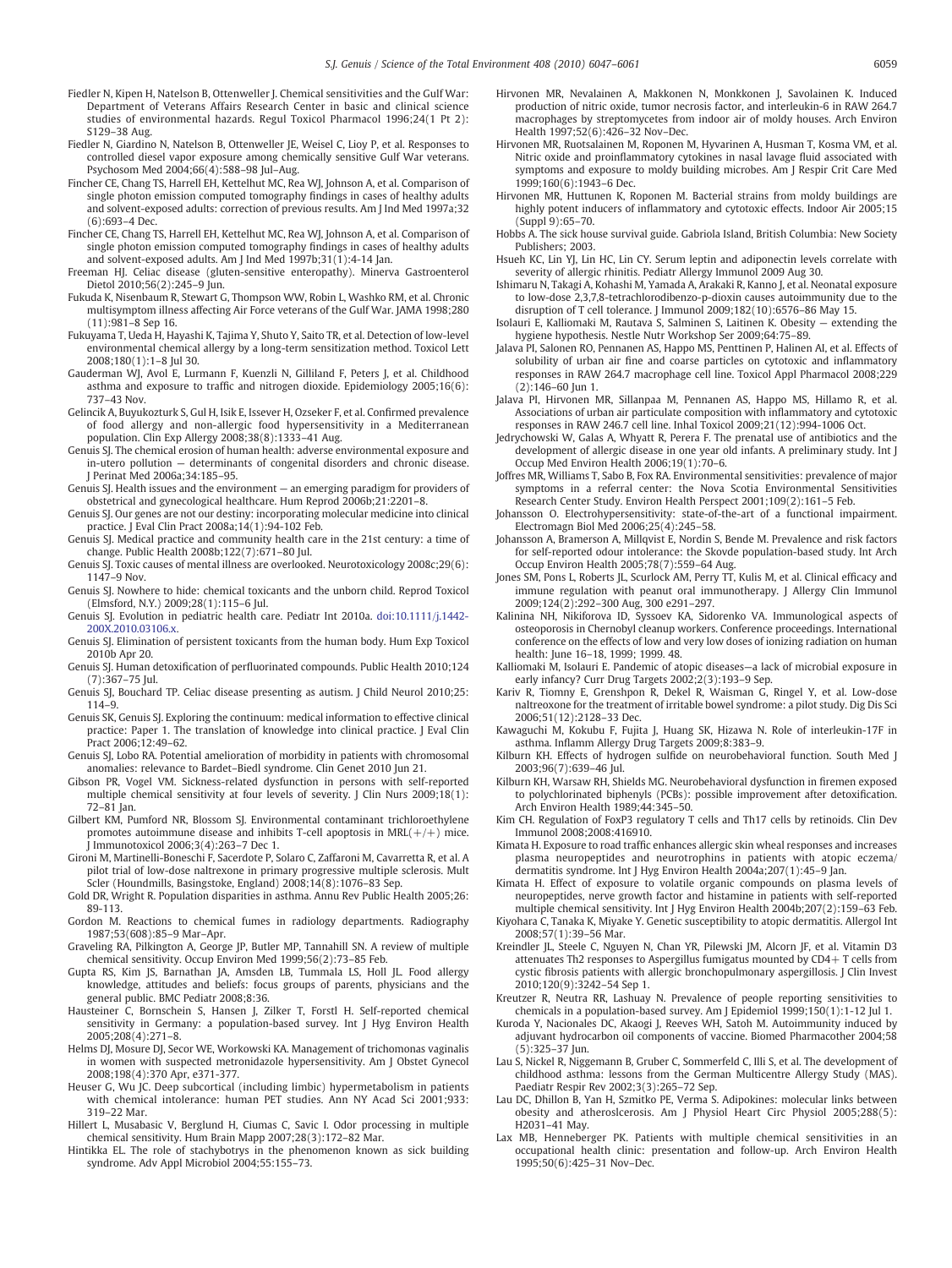<span id="page-13-0"></span>Lee TG. Health symptoms caused by molds in a courthouse. Arch Environ Health 2003;58(7):442–6.

Leonard BE, Song C. Stress, depression, and the role of cytokines. Cytokines, stress, and depression. New York: Kluwer Academic:Plenum Publishers; 1999.

- Lindh U, Hudecek R, Danersund A, Eriksson S, Lindvall A. Removal of dental amalgam and other metal alloys supported by antioxidant therapy alleviates symptoms and improves quality of life in patients with amalgam-associated ill health. Neuroendocrinol Lett 2002;23(5–6):459–82.
- Ma X, He P, Sun P, Han P. Lipoic acid: an immunomodulator that attenuates glycinininduced anaphylactic reactions in a rat model. J Agric Food Chem 2010;58(8): 5086–92 Apr 28.
- Maarsingh H, Zaagsma J, Meurs H. Arginine homeostasis in allergic asthma. Eur J
- Pharmacol 2008;585(2–3):375–84 May 13. Maarsingh H, Bossenga BE, Bos IS, Volders HH, Zaagsma J, Meurs H. L-arginine deficiency causes airway hyperresponsiveness after the late asthmatic reaction. Eur Respir J 2009;34(1):191–9 Jul.
- MacDougald OA, Burant CF. The rapidly expanding family of adipokines. Cell Metab 2007;6(3):159–61 Sep.
- Mahmoudi M, Gershwin ME. Sick building syndrome. III. Stachybotrys chartarum. J Asthma 2000;37(2):191–8 Apr.
- Mansueto P, Montalto G, Pacor ML, Esposito-Pellitteri M, Ditta V, Lo Bianco C, et al. Food allergy in gastroenterologic diseases: review of literature. World J Gastroenterol 2006;12(48):7744–52 Dec 28.
- Marshall B. Helicobacter pioneers: firsthand accounts from the scientists who discovered helicobacters. Victoria, Australia: Blackwell; 2002.
- Marshall L, Weir E, Abelsohn A, Sanborn MD. Identifying and managing adverse environmental health effects: 1. Taking an exposure history. CMAJ 2002;166: 1049–55.
- Meggs WJ. Hypothesis for induction and propagation of chemical sensitivity based on biopsy studies. Environ Health Perspect 1997;105(Suppl 2):473–8 Mar.
- Meggs WJ. Mechanisms of allergy and chemical sensitivity. Toxicol Ind Health 1999;15 (3–4):331–8 Apr–Jun.
- Meurs H, Maarsingh H, Zaagsma J. Arginase and asthma: novel insights into nitric oxide homeostasis and airway hyperresponsiveness. Trends Pharmacol Sci 2003;24(9): 450–5 Sep.
- Michaels D. Doubt is their product: how industry's assault on science threatens your health. New York: Oxford University Press; 2008.
- Miller CS. Multiple chemical sensitivity syndrome. J Occup Environ Med 1995;37(12): 1323 Dec.
- Miller CS. Chemical sensitivity: symptom, syndrome or mechanism for disease? Toxicology 1996;111(1–3):69–86 Jul 17.
- Miller CS. Toxicant-induced loss of tolerance—an emerging theory of disease? Environ Health Perspect 1997;105(Suppl 2):445–53 Mar.
- Miller CS. Are we on the threshold of a new theory of disease? Toxicant-induced loss of tolerance and its relationship to addiction and abdiction. Toxicol Ind Health 1999;15(3–4):284–94 Apr–Jun.
- Miller CS, Ashford NA. Multiple chemical intolerance and indoor air quality. Chapter 27. In: Spengler JD, Samet JM, McCarthy JF, editors. Indoor air quality handbook. New York: MacGraw-Hill; 2000.
- Miller CS, Mitzel HC. Chemical sensitivity attributed to pesticide exposure versus remodeling. Arch Environ Health 1995;50(2):119–29 Mar–Apr.
- Miller CS, Prihoda TJ. A controlled comparison of symptoms and chemical intolerances reported by Gulf War veterans, implant recipients and persons with multiple chemical sensitivity. Toxicol Ind Health 1999a;15(3–4):386–97 Apr–Jun.
- Miller CS, Prihoda TJ. The Environmental Exposure and Sensitivity Inventory (EESI): a standardized approach for measuring chemical intolerances for research and clinical applications. Toxicol Ind Health 1999b;15:370–85.
- Millichap JG, Yee MM. The diet factor in pediatric and adolescent migraine. Pediatr Neurol 2003;28(1):9-15 Jan.
- Moen B, Hollund B, Riise T. Neurological symptoms among dental assistants: a crosssectional study. J Occup Med Toxicol (London, England) 2008;3:10.
- Mok MY, Wu HJ, Lo Y, Lau CS. The Relation of Interleukin 17 (IL-17) and IL-23 to Th1/ Th2 Cytokines and Disease Activity in Systemic Lupus Erythematosus. J Rheumatol 2010.
- Montoro J, Mullol J, Jauregui I, Ferrer M, Bartra J, et al. Stress and allergy. J Investig Allergol Clin Immunol 2009;19(Suppl 1):40–7.
- Nantes Castillejo O, Zozaya J, Jimenez-Perez F, Martinez-Penuela J, Borda F. Incidence and characteristics of eosinophilic esophagitis in adults. An Sist Sanit Navar 2009;32(2):227–34 May–Aug.
- Nemery B. Late consequences of accidental exposure to inhaled irritants: RADS and the Bhopal disaster. Eur Respir J 1996;9(10):1973–6 Oct.
- Notkins AL. New predictors of disease. Molecules called predictive autoantibodies appear in the blood years before people show symptoms of various disorders. Tests that detected these molecules could warn of the need to take preventive action. Sci Am 2007;296(3):72–9 Mar.
- Nowak-Wegrzyn A, Sicherer SH. Immunotherapy for food and latex allergy. Clin Allergy Immunol 2008;21:429–46.
- Office of Genomics and Disease Prevention: Centers for Disease Control and Prevention. Department of Health and Human S. Gene–Environment Interaction Fact Sheet. 2000.
- Overstreet DH, Miller CS, Janowsky DS, Russell RW. Potential animal model of multiple chemical sensitivity with cholinergic supersensitivity. Toxicology 1996;111(1–3): 119–34 Jul 17.
- Pall ML. Explaining 'unexplained illness': disease paradigm for chronic fatigue syndrome, multiple chemical sensitivity, fibromyalgia; post-traumatic stress disorder, Gulf War syndrome and others. New York: Harrington Park Press; 2007.
- Pall ML. Multiple chemical sensitivity: toxicological questions and mechanisms (part eight, chapter 92). In: Ballantyne B, Marrs TC, Syversen T, editors. General and applied toxicology. 3rd Edition. New Jersey: Wiley; 2009.
- Papageorgiou PS. Clinical aspects of food allergy. Biochem Soc Trans 2002;30(Pt 6): 901–6 Nov.
- Pestka JJ, Yike I, Dearborn DG, Ward MD, Harkema JR. Stachybotrys chartarum, trichothecene mycotoxins, and damp building-related illness: new insights into a public health enigma. Toxicol Sci 2008;104(1):4-26 Jul.
- Petro TM. Regulatory role of resveratrol on Th17 in autoimmune disease. Int Immunopharmacol 2010. Aug 12.
- Postolache TT, Langenberg P, Zimmerman SA, Lapidus M, Komarow H, McDonald JS, et al. Changes in severity of allergy and anxiety symptoms are positively correlated in patients with recurrent mood disorders who are exposed to seasonal peaks of aeroallergens. Int J Child Health Hum Dev 2008;1(3):313–22.
- Randolph TG. Specific adaptation. Ann Allergy 1978;40(5):333–45 May.
- Randolph TG, Moss R. An alternative approach to allergies. New York: Lippincott & Crowell; 1980. Rea WJ. Chemical sensitivity: (volume 1): tools of diagnosis and methods of treatment.
- Boca Raton: CRC Press; 1992.
- Rea WJ. Chemical sensitivity: (volume 4): tools of diagnosis and methods of treatment. Boca Raton: Lewis Publishers; 1997.
- Rea WJ, Pan Y, Fenyves EJ, Sujisawa I, Suyama N, Ross GH. Electromagnetic field sensitivity. J Bioelectricity 1991;10:241–56.
- Reid S, Hotopf M, Hull L, Ismail K, Unwin C, Wessely S. Reported chemical sensitivities in a health survey of United Kingdom military personnel. Occup Environ Med 2002;59 (3):196–8 Mar.
- Rogers EM. Diffusion of innovations. New York: The Free Press; 1995.
- Rogers WR, Miller CS, Bunegin L. A rat model of neurobehavioral sensitization to toluene. Toxicol Ind Health 1999;15(3–4):356–69 Apr–Jun.
- Rowat SC. Integrated defense system overlaps as a disease model: with examples for multiple chemical sensitivity. Environ Health Perspect 1998;106(Suppl 1):85-109 Feb.
- Rubin RL, Kretz-Rommel A. Initiation of autoimmunity by a reactive metabolite of a lupus-inducing drug in the thymus. Environ Health Perspect 1999;107(Suppl 5): 803–6 Oct.
- Schambach F, Schupp M, Lazar MA, Reiner SL. Activation of retinoic acid receptor-alpha favours regulatory T cell induction at the expense of IL-17-secreting T helper cell differentiation. Eur J Immunol 2007;37:2396–9.
- Schnare DW, Denk G, Shields M, Brunton S. Evaluation of a detoxification regimen for fat stored xenobiotics. Med Hypothesis 1982;9:265–82.
- Sears M. The medical perspective on environmental sensitivities. Government of Canada: Canadian Human Rights Commission; 2007 ([available at [http://www.chrc-ccdp.ca/](http://www.chrc-ccdp.ca/research_program_recherche/esensitivities_hypersensibilitee/toc_tdm-en.asp) [research\\_program\\_recherche/esensitivities\\_hypersensibilitee/toc\\_tdm-en.asp](http://www.chrc-ccdp.ca/research_program_recherche/esensitivities_hypersensibilitee/toc_tdm-en.asp)] accessed Oct 11/2009.).
- Segal BM. Th17 cells in autoimmune demyelinating disease. Semin Immunopathol 2010;32:71–7.
- Shannon A, Alkhouri N, Mayacy S, Kaplan B, Mahajan L. Low-dose naltrexone for treatment of duodenal Crohn's disease in a pediatric patient. Inflamm Bowel Dis 2010;16(9):1457 Sep.
- Shields M, Beckman SL, Cassidy-Brinn G. Improvement in perception of transcutaneous nerve stimulation following detoxification in firefighters exposed to PCBs, PCDDs and PCDFs. Clin Ecol 1989;6:47–50.
- Sicherer SH, Sampson HA. Food allergy. J Allergy Clin Immunol 2010;125(Suppl 2): S116–25 Feb.
- Sih T, Mion O. Allergic rhinitis in the child and associated comorbidities. Pediatr Allergy Immunol 2010 Aug 2.
- Simon GE, Katon WJ, Sparks PJ. Allergic to life: psychological factors in environmental illness. Am J Psychiatry 1990;147(7):901–6 Jul.
- Simon TR, Hickey DC, Fincher CE, Johnson AR, Ross GH, Rea WJ. Single photon emission computed tomography of the brain in patients with chemical sensitivities. Toxicol Ind Health 1994;10(4–5):573–7 Jul–Oct.
- Smith JP, Stock H, Bingaman S, Mauger D, Rogosnitzky M, Zagon IS. Low-dose naltrexone therapy improves active Crohn's disease. Am J Gastroenterol 2007;102 (4):820–8 Apr.
- Sorg BA. Multiple chemical sensitivity: potential role for neural sensitization. Crit Rev Neurobiol 1999;13(3):283–316.
- Sorg BA, Hochstatter T. Behavioral sensitization after repeated formaldehyde exposure in rats. Toxicol Ind Health 1999;15(3–4):346–55 Apr–Jun.
- Sorg BA, Willis JR, See RE, Hopkins B, Westberg HH. Repeated low-level formaldehyde exposure produces cross-sensitization to cocaine: possible relevance to chemical sensitivity in humans. Neuropsychopharmacology 1998;18(5):385–94 May.
- Spergel JM, Andrews T, Brown-Whitehorn TF, Beausoleil JL, Liacouras CA. Treatment of eosinophilic esophagitis with specific food elimination diet directed by a combination of skin prick and patch tests. Ann Allergy Asthma Immunol 2005;95 (4):336–43 Oct.
- Staren ED, Essner R, Economou JS. Overview of biological response modifiers. Semin Surg Oncol 1989;5(6):379–84.
- Staudenmayer H. Idiopathic environmental intolerances (IEI): myth and reality. Toxicol Lett 2001;120(1–3):333–42 Mar 31.
- Staudenmayer H, Selner ME, Selner JC. Adult sequelae of childhood abuse presenting as environmental illness. Ann Allergy 1993;71(6):538–46 Dec.
- Stejskal V, Stejskal J. Toxic metals as a key factor in disease. Forword. Neuro Endocrinol Lett 2006;27(Suppl 1):3–4 Dec.
- Stejskal VD, Danersund A, Lindvall A, Hudecek R, Nordman V, Yaqob A, et al. Metalspecific lymphocytes: biomarkers of sensitivity in man. Neuro Endocrinol Lett 1999;20(5):289–98.